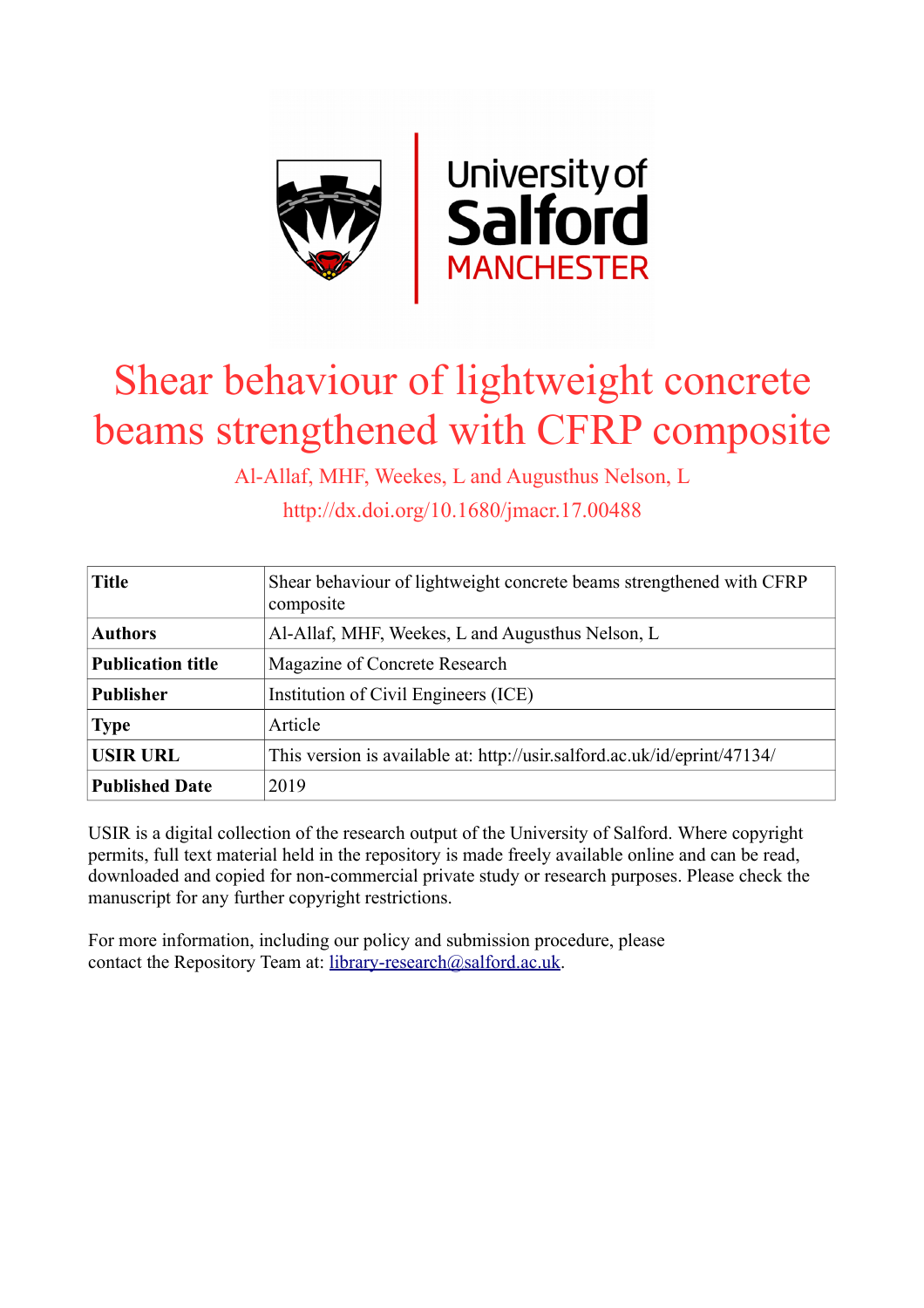## **SHEAR BEHAVIOUR OF LIGHTWEIGHT CONCRETE BEAMS STRENGTHENED WITH CFRP COMPOSITE**

3 Mustafa Hameed Al-Allaf<sup>1</sup>, Laurence Weekes<sup>2</sup> and Levingshan Augusthus-Nelson<sup>2</sup>

4<br>
<sup>1</sup> University of Al-Nahrain, Baghdad, Iraq<br>
<sup>2</sup> School of Computing Science and Engineering, University of Salford, M5 4WT, United Kingdom

### **ABSTRACT**

 This paper presents the experimental results obtained from lightweight and normal concrete beams with closed and U-shaped configurations of epoxy bonded Carbon FRP (CFRP) reinforcement in order to compare the shear resisting mechanisms between lightweight and normal concrete beams. The experimental results show that the CFRP can successfully be applied in the strengthening of lightweight concrete beams and the shear strength gained due to CFRP reinforcement for lightweight samples is less than the normal weight concrete samples while the mode of failures are the same. In contrast, diagonal shear cracks propagate through the lightweight aggregate compared to cracks around normal aggregate in the concrete matrix. Furthermore, the numerical study shows that the design guidelines to estimate the CFRP contribution, which do not differentiate the concrete types, overestimate the U-shaped CFRP contribution on lightweight concrete beams where the effective bond length of CFRP could not be achieved due to lower tensile strength of lightweight concrete.

Keywords: Buildings, structures & design; Composite structures; Concrete structures.

#### **List of Notations**

- $A_f$  Area of CFRP strap<br>  $E_f$  Modulus of elasticity
- Modulus of elasticity of CFRP strap
- $\epsilon_f$  Strain on CFRP strap<br>  $V_f$  Shear resistance by Cl
- Shear resistance by CFRP straps
- $V_t$  Total shear capacity<br>  $V_c$  Shear resistance by c
- Shear resistance by concrete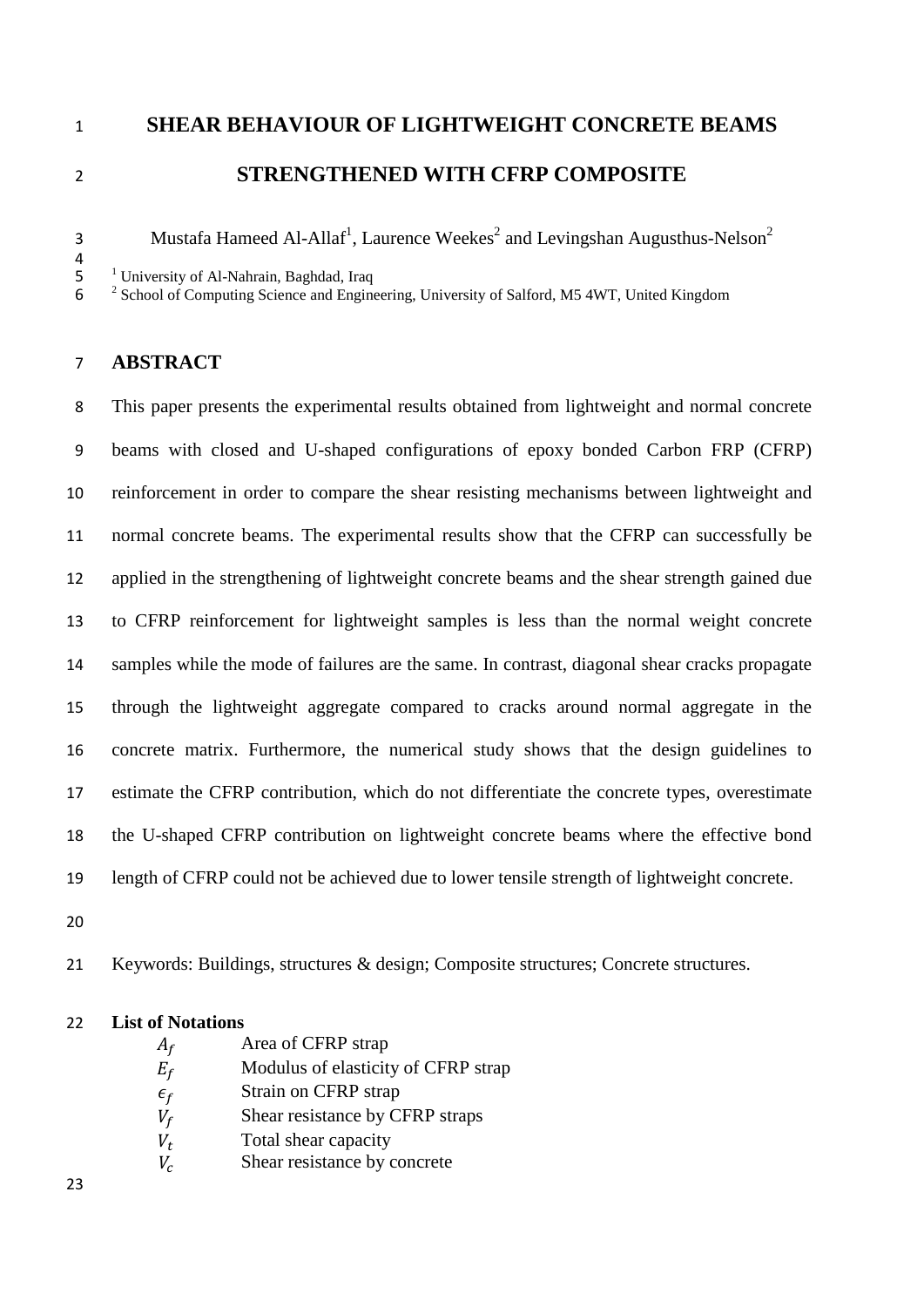#### **INTRODUCTION**

 Lightweight aggregates, Pulverised Fuel Ash (Lytag, 2011), instead of coarse granite aggregates have been used in concrete structural elements. The dead weight of concrete elements are significantly reduced due to lightweight aggregate and the geometric shape of an element cast with lightweight concrete can be increased without increasing its weight. In the coming decades, it is, therefore expected that structures constructed using lightweight concrete will occupy a significant proportion of concrete infrastructures.

 Lightweight concrete structures are worse affected by deterioration than normal weight structures. This is due to permanent deterioration of concrete materials, applied load more than envisaged design load and lack of understanding in behaviour of lightweight concrete as a structural material. The deteriorated lightweight concrete structures may be retrofitted to reduce the economic impact rather than replace with new structures. Thus, recent studies as recommended in ACI 440.2R (2008) have been directed to investigate efficient strengthening systems such as near surface mounted and epoxy bonded steel or FRP reinforcements in lightweight concrete structures.

 Shear failure in normal concrete is a controversial topic among structural engineers (Kim and Sebastian, 2002; Sundaraja and Rajamohan, 2009; Zhang, 1997; You et al., 2017). This disparity is because the different design guidelines suggest various relative contribution of shear carrying mechanisms such as aggregate interlock, friction between the shear cracks, dowel action by longitudinal reinforcement, and contribution to the compression zone and vertical resistance by shear links. Hence, there is no single universal design method accepted in different parts of the world. When it comes to retrofitted systems with FRP, variability in materials and bond properties add to the complication in design guidelines. This problem is further amplified due to the lack of aggregate interlock and weaker tensile strength in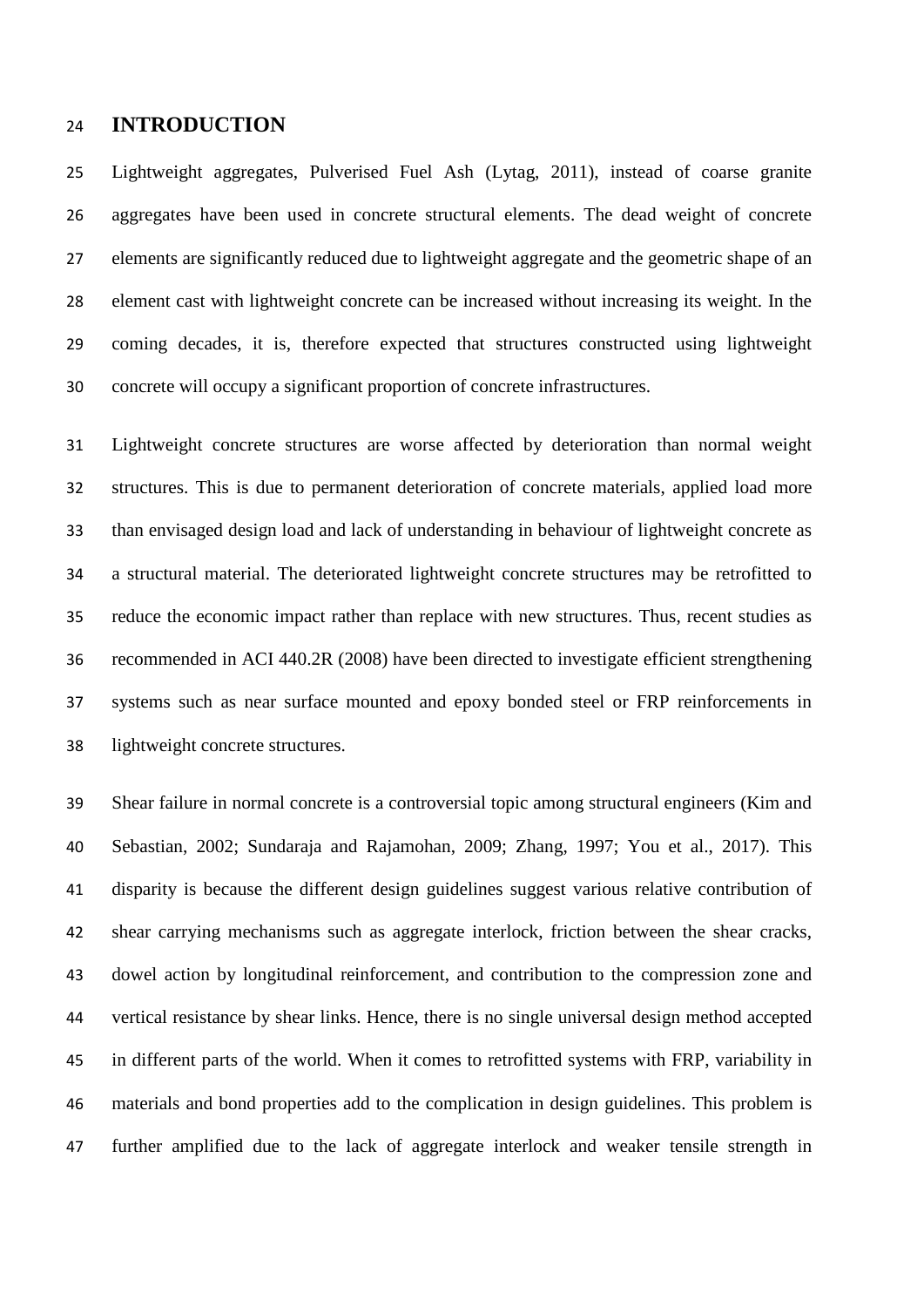lightweight concrete. In order to simplify the design guidelines for lightweight concrete, the shear capacity is treated in a similar manner to normal concrete with reduction factors both with and without a retrofitted system.

 Externally bonded fibre reinforced polymer (FRP) plates or sheets have proved to be a better retrofitting system for reinforced concrete (RC) structures compared to traditional strengthening techniques. FRP has good corrosion resistance, is lightweight and has excellent mechanical properties. Furthermore, the manual strengthening system allows using the FRP reinforcements to any member's shape. A significant amount of research has been conducted to investigate the shear behaviour of normal weight concrete beams strengthened with FRP composites, including the influence of the strengthening configurations and the bonded length of the FRP reinforcement (Triantafillou, 1998; Adhikary et al., 2004), shear span to depth ratio (Khalifa and Nanni, 2002; Lee et al., 2011), size effect (Leung et al., 2007; Foster et al., 2016), shear reinforcement ratio (Pellegrino and Modena, 2002), the orientation and the width of the FRP reinforcement (Monti and Liotta, 2007; Sundaraja and Rajamohan, 2009; Mofidi and Chaallal, 2011), and type of loading (Anil, 2006 and 2008; Carolin and Täljsten, 2005). However, the study of the response of lightweight concrete (LWC) beams strengthened in shear with reinforcement has not received much attention. Hence, ACI 440.2R (2008) suggests further investigation of the effect of FRP on lightweight concrete.

 In order to understand the local bond behaviour between the FRP reinforcement and lightweight concrete, experimental investigation of double-lap shear specimens were conducted by Al-Allaf et al. (2016). The test results showed that the LWC concrete has a lower bond strength compared to NWC. It is envisaged that the strengthening of LWC members will be the significant challenge for structural engineers in the coming decades. In this paper, therefore, epoxy bonded CFRP strengthening techniques in LWC beams are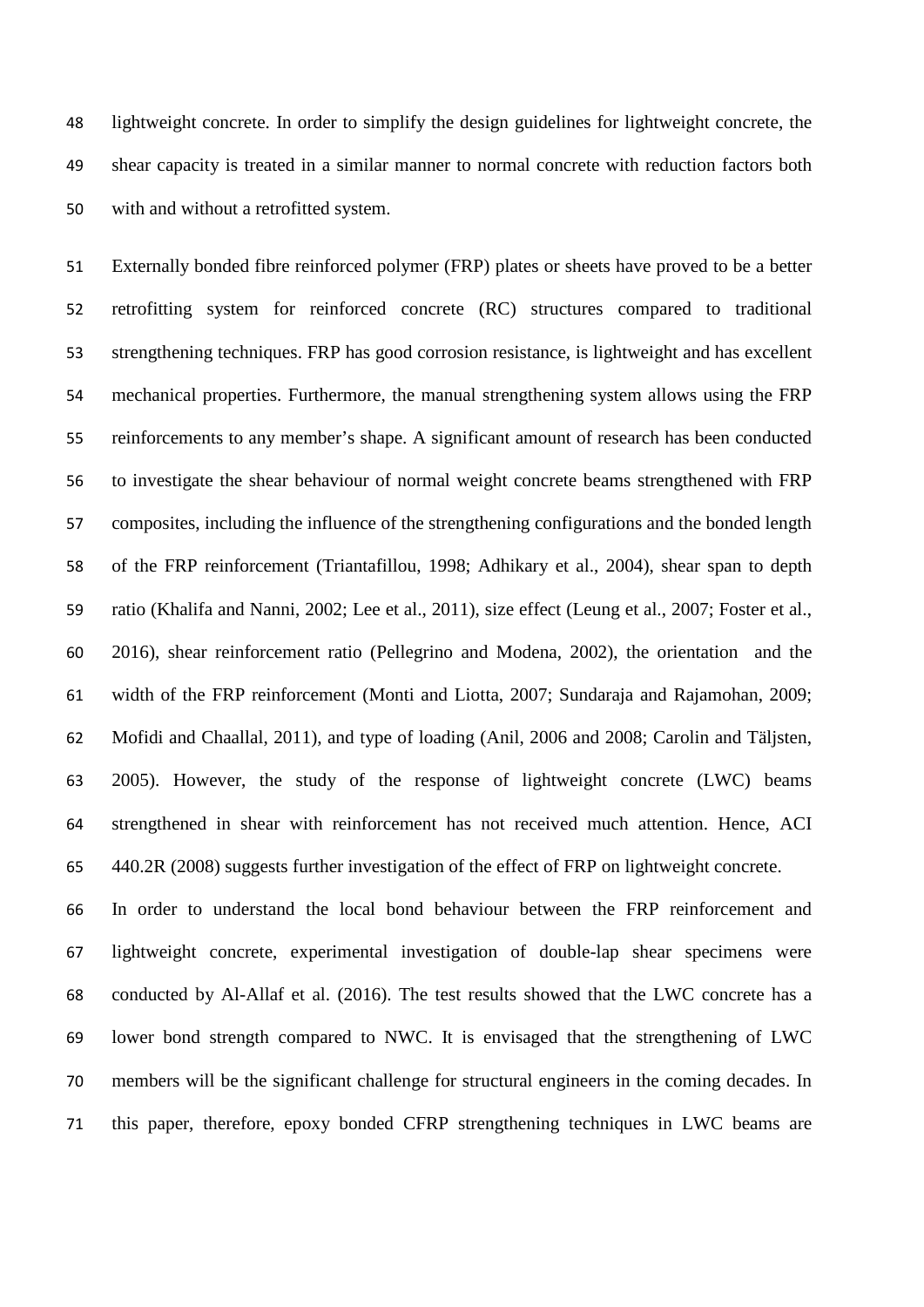studied along with NWC in order to verify the shear reduction factors suggested by existing design guidelines and numerical models, which were developed for NWC.

#### **EXPERIMENTAL INVESTIGATION**

 This study focusses on the behaviour of LWC beams externally strengthened in shear using carbon fibre reinforced polymers (CFRP) strips. Identical LWC and NWC beams were prepared and tested under monotonic loading conditions in order to compare the strengthening techniques and shear resisting mechanisms between LWC and NWC beams.

#### **SPECIMEN DESIGN**

 The entire experimental program comprised six specimens cast with lightweight and normal weight concretes. Both the NWC and LWC beams were geometrically similar and cast using the same grade of concrete (i.e. the same compressive strength). The details of each series are as follows:

 • Series **(BL-UST/CST)** comprised three beams cast with LWC without shear reinforcement except two shear links adjacent to the supports; one of the beams was without external CFRP reinforcement and the remaining two beams were each strengthened with U-shaped (UST) and close (CST) epoxy bonded external CFRP strips.

 • Series **(BN-UST/CST)** comprised three companion beams cast with NWC without shear reinforcement except two shear links adjacent to supports either side; one beam was used as a control beam without CFRP reinforcement and two beams were strengthened with CFRP similar to the LWC beams.

 All the reinforced LWC and NWC beams were designed to have the same dimensions of 200 mm wide by 300 mm deep and 2000 mm long as shown in Figure 1. The simply supported beams were loaded under four-point loading conditions with supports located at a distance of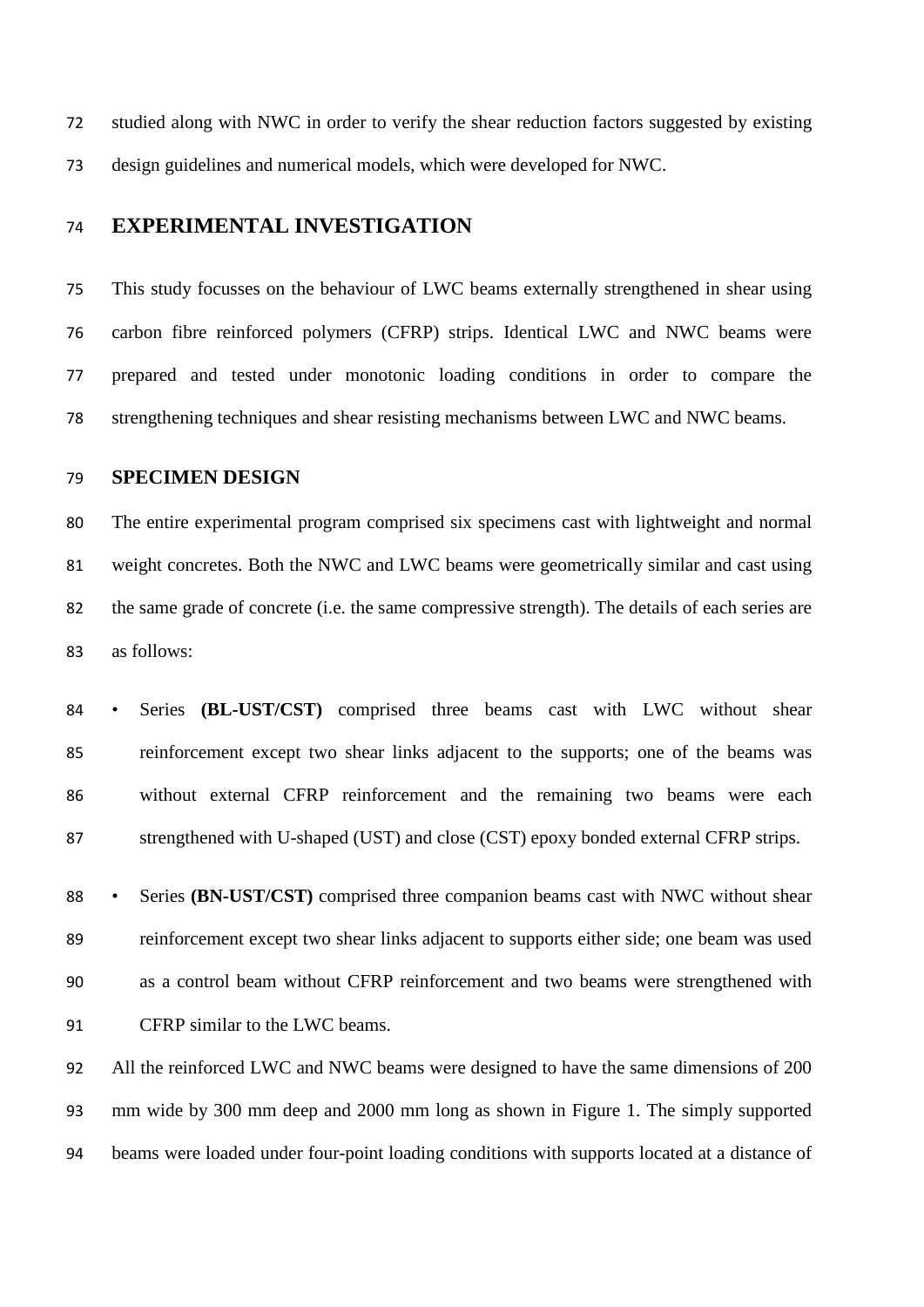150 mm from the both ends of the beam. Displacement controlled monotonic loading 96 conditions were employed. The shear span to effective depth ratio was taken as  $a/d=2.27$  to secure shear failure which satisfies the definition of a shear beam (Kani, 1966). All the beams were reinforced for flexure with three bottom and two top 16 mm diameter longitudinal deformed steel reinforcing bars (H16 steel bar). The longitudinal steel ratio for both top and bottom reinforcement for all beams was 1.67%. The flexural steel reinforcement was detailed to ensure shear failure of the samples strengthened with CFRP. The effective depth of the beam and the clear cover distance were 264 mm and 28 mm respectively.

#### 103 **CONFIGURATION OF CFRP REINFORCEMENT**

 CFRP reinforcement was used in this test with various shear strengthening systems as illustrated in Table 1. Closed-shaped CFRP reinforcements were attached as strips on all the faces of the beam. Also, U-shaped systems were attached on the tension (bottom) and the two 107 side faces of the beam as strips. The CFRP reinforcements were orientated at  $90^0$  with respect to the longitudinal axis of the beam as shown in Figure 2. The width of CFRP reinforcement was 100 mm and the spacing of 150 mm from centre-to-centre of the attached CFRP strips. These CFRP reinforcements were attached along the shear span of the beam, from the support point up to the point of load application on both sides of the beam.

112 Table1: Summary of test parameters

| Sample        | <b>CFRP</b> ratio | <b>CFRP</b>        | <b>CFRP</b> | CFRP warp      |
|---------------|-------------------|--------------------|-------------|----------------|
|               | $\gamma_0$        | strengthening type | orientation | coverage       |
| BL            |                   |                    |             |                |
| <b>BL-UST</b> | 0.0785            | U-shaped           | $90^0$      | Strip          |
| <b>BL-CST</b> | 0.0785            | Closed-shaped      | $90^0$      | Strip          |
| <b>BN</b>     |                   |                    |             | $\blacksquare$ |
| <b>BN-UST</b> | 0.0785            | U-shaped           | $90^0$      | Strip          |
| <b>BN-CST</b> | 0.0785            | Closed-shaped      | $90^{0}$    | Strip          |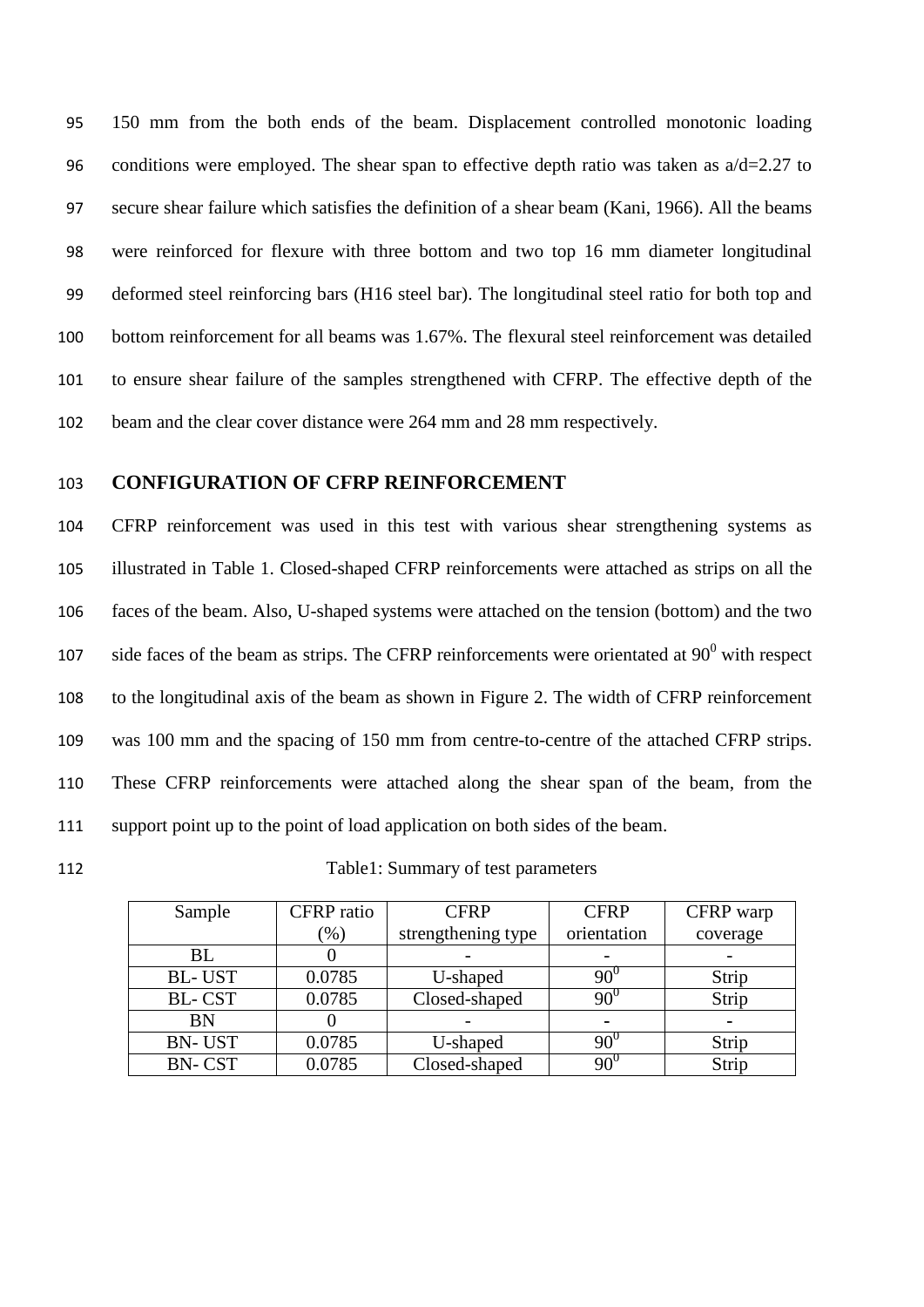113

#### 114 **MATERIAL PROPERTIES**

 Pulverised Fuel Ash (Lytag) instead of course aggregates were used in the preparation of the lightweight concrete mixture. The particle size grading, physical properties and chemical composition of the Lytag aggregates are reported by Al-Allaf et al. (2016). The concrete mixes for both concrete types were designed to have a slump of 75 mm, and a 28-day cube 119 compressive strength of 40  $N/mm^2$ . The mix details for the lightweight and normal weight concretes are given in Table 2. All the LWC and NWC samples were cast in a single batch each. Furthermore, a total of 18 concrete cubes (100 x 100 x 100 mm), eight concrete cylinders (150 dia. x 300 mm) and six prisms (100 x 100 x 400 mm) were cast from each batch to determine the uniaxial compressive strength, the Young's modulus of elasticity, the concrete density and the modulus of rupture of lightweight and normal weight concretes (see Table 3).

126 Table 2: The mix design of lightweight and normal weight concretes

| Concrete type                                                                      | Water  | Cement | Sand | Coarse    | Design     |
|------------------------------------------------------------------------------------|--------|--------|------|-----------|------------|
|                                                                                    | (kg)   | (kg)   | (kg) | aggregate | strength   |
|                                                                                    |        |        |      | (kg)      | $(N/mm^2)$ |
| NWC                                                                                | 192    | 400    | 667  | 1184      | 40         |
| <b>LWC</b>                                                                         | $216*$ | 480    | 485  | 715       | 40         |
| * The moisture content and absorption of lightweight aggregates were considered in |        |        |      |           |            |
| calculations of mix design.                                                        |        |        |      |           |            |

<sup>127</sup>

128 Table 3: Mechanical properties of concretes

| Concrete   | Average concrete | Average    | Average    | Average          |
|------------|------------------|------------|------------|------------------|
| type       | compressive      | modulus of | modulus of | concrete density |
|            | strength         | rupture    | elasticity | $(kg/m^3)$       |
|            | (MPa)            | (MPa)      | (MPa)      |                  |
| NWC        | 42.1             | 3.49       | 29860      | 2356             |
| <b>LWC</b> | 43.34            | 3.026      | 23510      | 1823             |

129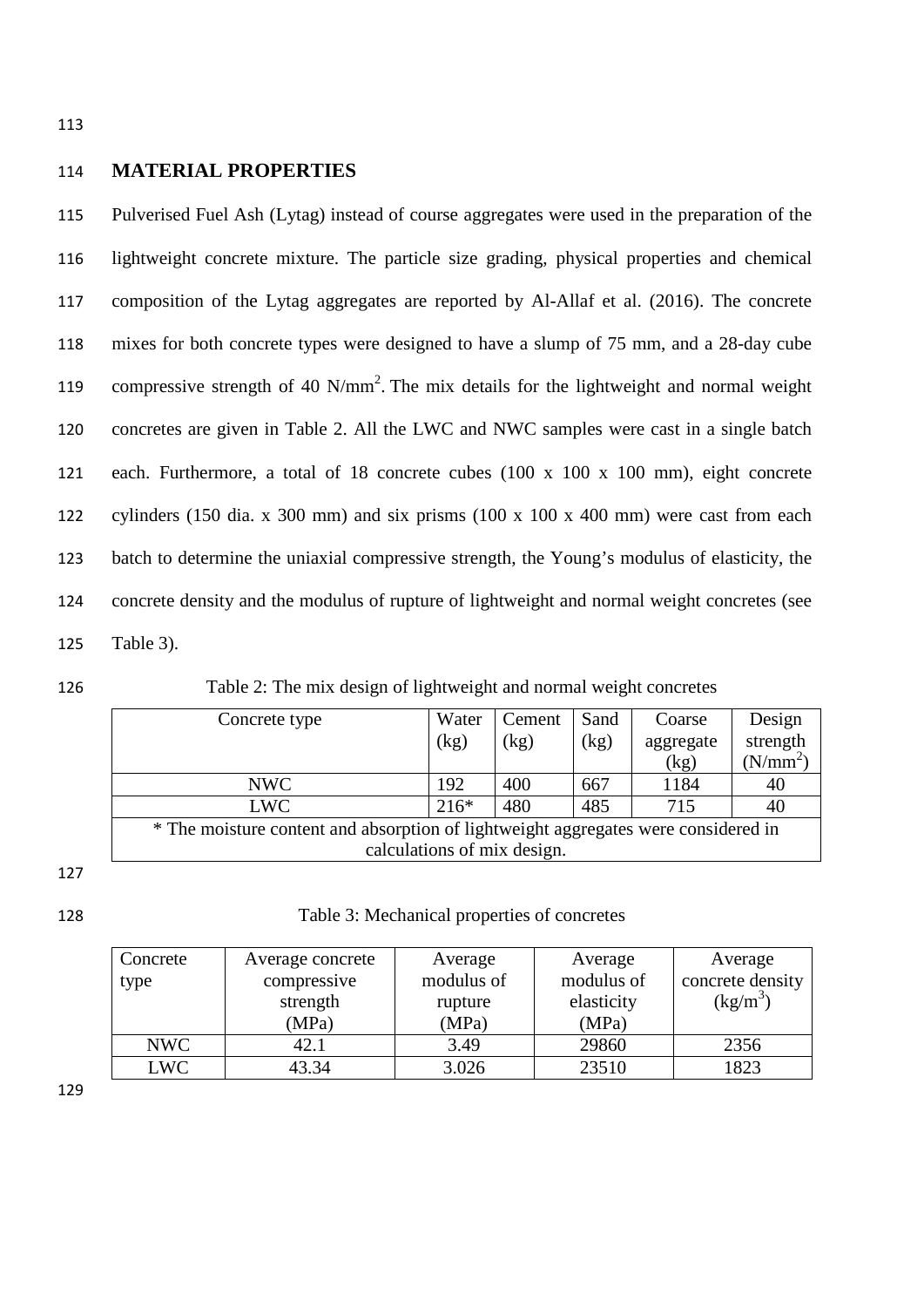130 For steel reinforcing bars, three samples of longitudinal bars were tested in uniaxial tension. 131 Average properties of steel reinforcement are listed in Table 4.

132 Table 4: Mechanical properties of 16 mm diameter steel bar

| Yield stress<br>(MPa) | Yield strain<br>$\text{(µm/m)}$ | Ultimate stress<br>(MPa) | Ultimate strain<br>$\text{m}/\text{m}$ | Modulus of<br>elasticity |
|-----------------------|---------------------------------|--------------------------|----------------------------------------|--------------------------|
|                       |                                 |                          |                                        | (GPa)                    |
| 510                   | 2600                            | 650                      | 130000                                 | 200                      |

133

 Mechanical properties of the unidirectional CFRP sheets (C Sheet 240) and primer resin are summarised in Table 5 (Weber UK, 2008). Epoxy plus primer (EN-Force primer) and epoxy plus adhesive (EN-Force bonding adhesive) were used to bond the CFRP composite to the surface of the concrete. Two-thirds of the adhesive as the base component and one-third of hardener were used according to the manufacturer's recommendations.

139 Table 5: Mechanical properties of the CFRP sheet and the primer resin (Weber UK, 2008)

140

| <b>CFRP</b> sheet     |                           |  |  |  |
|-----------------------|---------------------------|--|--|--|
| Modulus of elasticity | 240 GPa                   |  |  |  |
| Tensile strength      | 4000 MPa                  |  |  |  |
| Strain at failure     | 1.6%                      |  |  |  |
| <b>Primer resin</b>   |                           |  |  |  |
| Compressive strength  | $100$ N/mm <sup>2</sup>   |  |  |  |
| Tensile strength      | $19$ N/mm <sup>2</sup>    |  |  |  |
| Flexural strength     | $30$ N/mm <sup>2</sup>    |  |  |  |
| Bond to concrete      | $>$ 5.3 N/mm <sup>2</sup> |  |  |  |
| Modulus of elasticity | $5$ kN/mm <sup>2</sup>    |  |  |  |

141

 A concrete grinder machine was used to smooth the surface of the concrete in order to achieve the required level of stress transference between the CFRP and the surface of the concrete. Then, the surface was cleaned to remove the dust produced during the grinding process. Samples corners were rounded to prevent unwanted CFRP rupture which can be developed as a result of the high-stress concentration in the CFRP reinforcement wrapped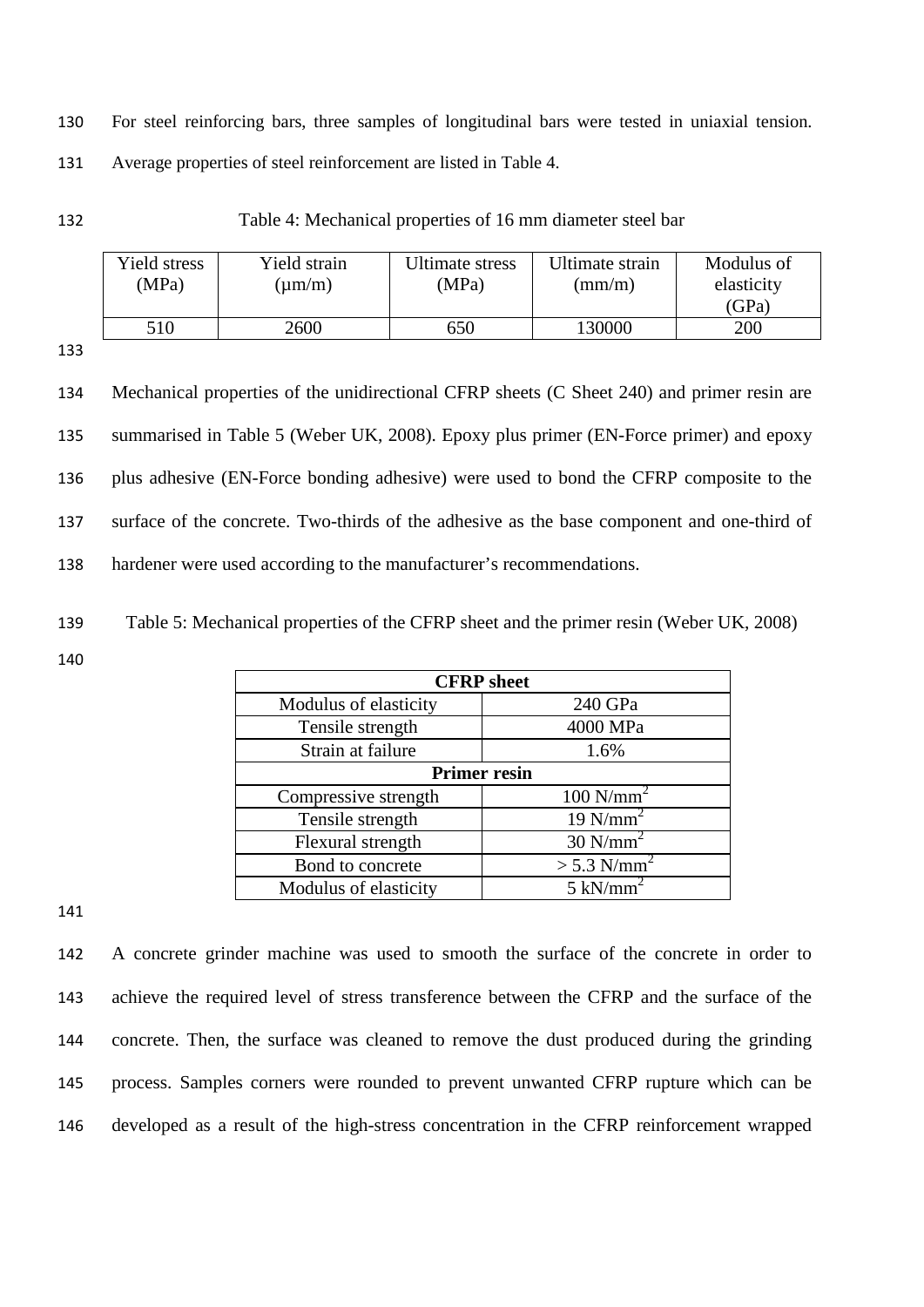close the corner of the beam. For the U-shaped systems, the CFRP reinforcement was attached directly below the top surface of the beams by approximately 20 mm.

#### **TEST ARRANGEMENT**

 The four-point loading arrangement shown in Figure 3 was used. A 500 kN load cell attached to a hydraulic jack was used to record the applied load during the test, with monotonic loads applied via a spreader beam. This spreader beam was seated on 25 mm diameter steel rollers welded to steel plates (length=200 mm and width=100 mm) bedded on the top surface of the sample to avoid local crushing of concrete at the load point*.* The sample is placed over the two support points with a 25 mm diameter steel roller seated on the top surface of a 100 mm steel plate. One of the steel rollers was welded to the steel plate, and a (length=200 mm and width=100 mm) steel plate was provided on top of the roller to avoid local crushing of concrete at the support as shown in Figure 3.

#### **INSTRUMENTATION**

#### **Steel Strain Gauges**

 Ten FLA-6-11 uni-directional strain gauges by Tokyo Sokki Company were used to record the strain measurements at different positions along the length of the middle bar in the bottom layer in each of the normal and lightweight samples. The gauge factor, gauge resistance and 165 the gauge length were  $2.12 \pm 1\%$ ,  $120 \pm 0.5 \Omega$  and 6 mm respectively. Strain gauges were positioned externally at 250 mm, 400 mm, 550 mm, 700 mm, and 850 mm from both ends of each beam, as shown in Figure 4. The gauges were denoted as "LS" combined with a number starting from 1 to 10 to identify their location from the left end of the beam.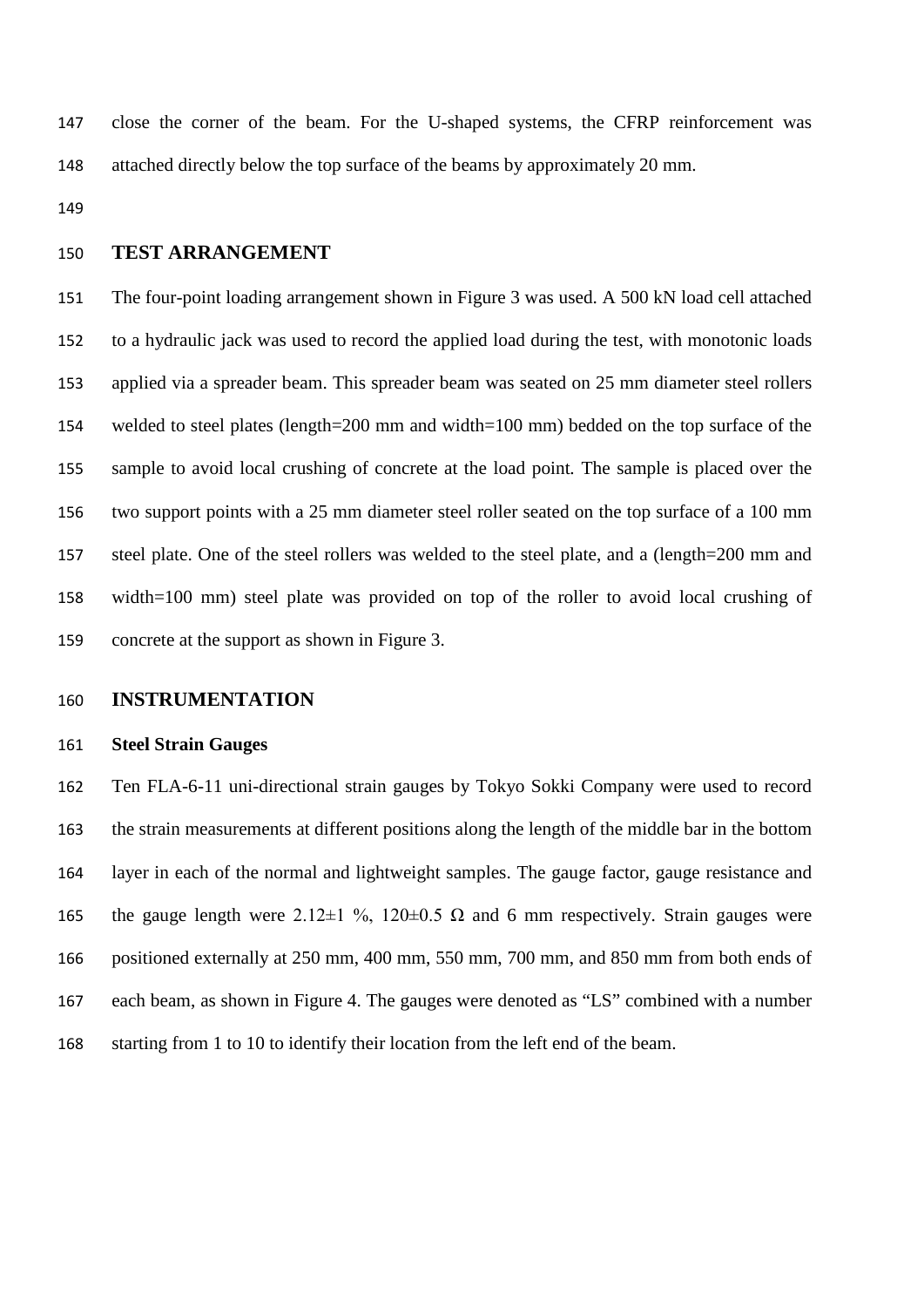#### 169 **CFRP Strain Gauges**

 Figure 5 illustrates the strain gauges employed in the CFRP reinforcement during the test. The strain gauges and CFRP strip were denoted as "SG" and "SF" respectively. The type FLA-5-11 strain gauge by Tokyo Sokki Company measures a uni-directional strain, which was orientated vertically and has a gauge factor and length of 2.12% and 5 mm respectively. The same arrangements were employed for all LWC and NWC strengthened samples.

#### 175 **Linear Variable Differential Transformers (LVDTs)**

 Three Linear Voltage Displacement Transducers (LVDTs) were used in this test to record vertical deflections at various positions along the sample as shown in Figure 6. The LVDTs were mounted on a frame connected to the centre of concrete directly above the supports to measure the relative displacement along the beams.

#### 180 **EXPERIMENTAL RESULTS**

181 A summary of the samples shear strength based on the maximum shear carrying capacity, the 182 recorded mid-span deflection and the modes of failure are summarised in Table 8.

183 Table 8: Summary of the shear capacities, failure deflection and modes of failure

| Sample        | Max Shear     | Mid-span                   | Failure mode,           |
|---------------|---------------|----------------------------|-------------------------|
|               | capacity (kN) | Deflection at failure (mm) | <b>CFRP</b> failure     |
| BL            | 151.78        | 4.82                       | Failure in shear        |
| <b>BL-UST</b> | 218.38        | 7.10                       | Failure in shear due to |
|               |               |                            | CFRP debonding          |
| <b>BL-CST</b> | 267.14        | 11.3                       | Failure in shear due to |
|               |               |                            | CFRP rupture            |
| <b>BN</b>     | 164.1         | 5.35                       | Failure in shear        |
| <b>BN-UST</b> | 248.6         | 7.69                       | Failure in shear due to |
|               |               |                            | CFRP debonding          |
| <b>BN-CST</b> | 320.8         | 10.3                       | Failure in shear due to |
|               |               |                            | CFRP rupture            |

184

185 Comparison of the maximum shear failure loads between CFRP-retrofitted samples and the 186 reference sample reveals that the CFRP retrofitting systems were efficient in improving the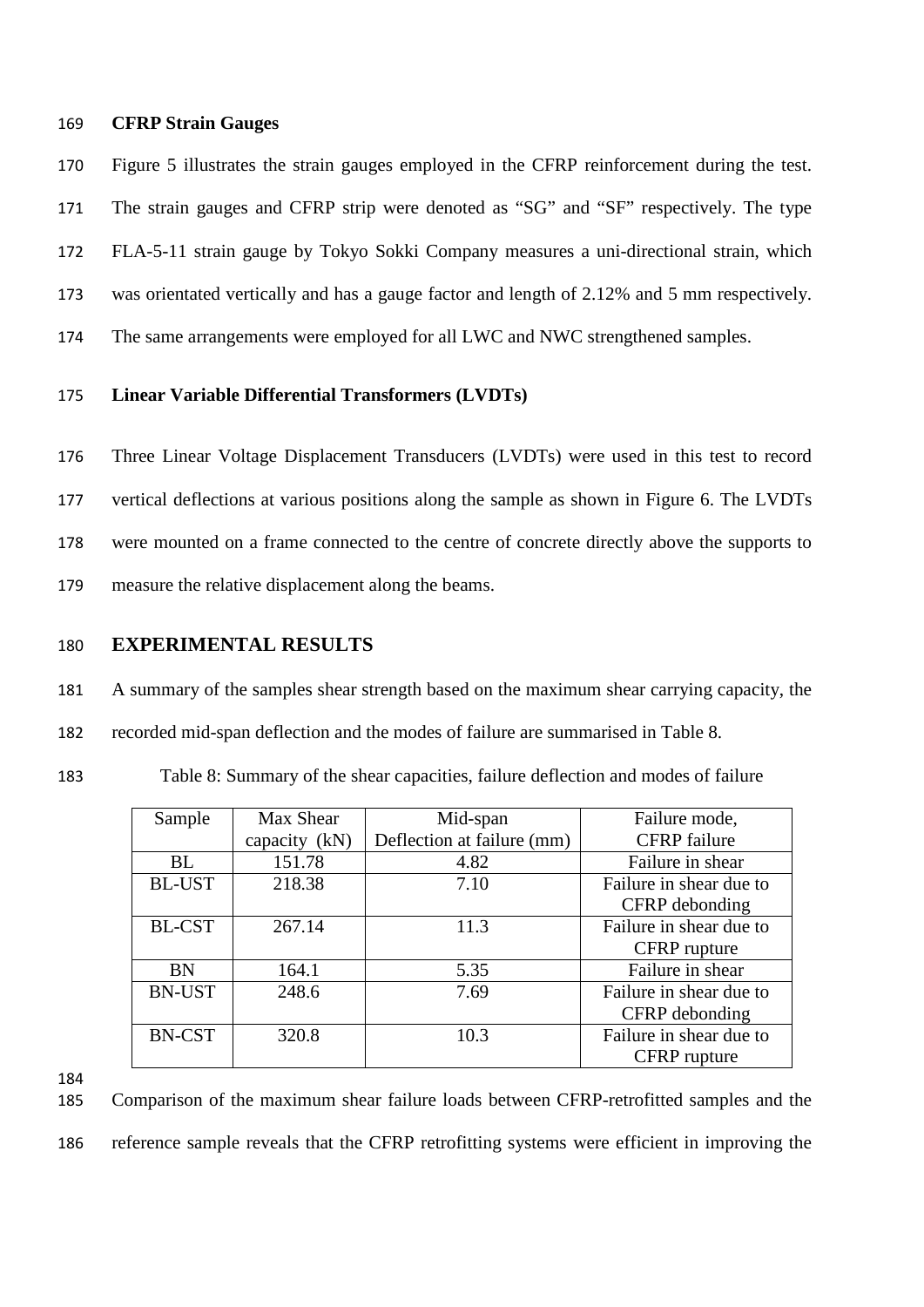shear strength of the LWC and NWC beams. Figure 7(a) shows the shear strength gained due to CFRP reinforcement in the strengthened samples compared with the corresponding control samples of LWC and NWC. For the LWC series, the shear strength provided by CFRP reinforcement for U-shaped and Closed-shaped samples were 44% and 76% respectively, when compared with the control sample, while for the NWC series, the shear strength provided by CFRP reinforcement for U-shaped and Closed-shaped samples were 51% and 95% respectively.

 In this study, the shear strength of the control, U- shaped and Closed-shaped samples of LWC are 92%, 87% and 83% of the control, U-shaped and Closed-shaped samples of the corresponding NWC samples respectively.

 All the strengthened samples demonstrate increases in the maximum deflection over the control samples at failure as shown in Figure 7(b) and Table 8. LWC and NWC samples strengthened with U- shaped CFRP had 47% and 43% greater maximum deflection at failure over the control LWC and NWC samples. Comparison with samples strengthened with Closed-shaped CFRP had an increase in maximum deflection at failure of 134% and 93% respectively. This observation resulted from the evidence that crack bridging forces provided by CFRP reinforcements could increase the shear strength of LWC and NWC beams and yielded a better ductility over the control samples. In contrast, LWC samples demonstrated lower shear enhancement while producing higher ductile behaviour compared to corresponding NWC samples. Increases in interfacial and shear stresses with increasing plastic deformation leads to CFRP debonding and unexpected CFRP rupture failures, thus the effectiveness of FRP for shear strengthening LWC beams will be affected by this issue. This observation can be attributed to a lower concrete surface tensile strength, aggregate interlock at the diagonal crack faces and requirement for longer effective bond length in LWC as observed by Al-Allaf et al. (2016 and 2015). CFRP bond deterioration in LWC requires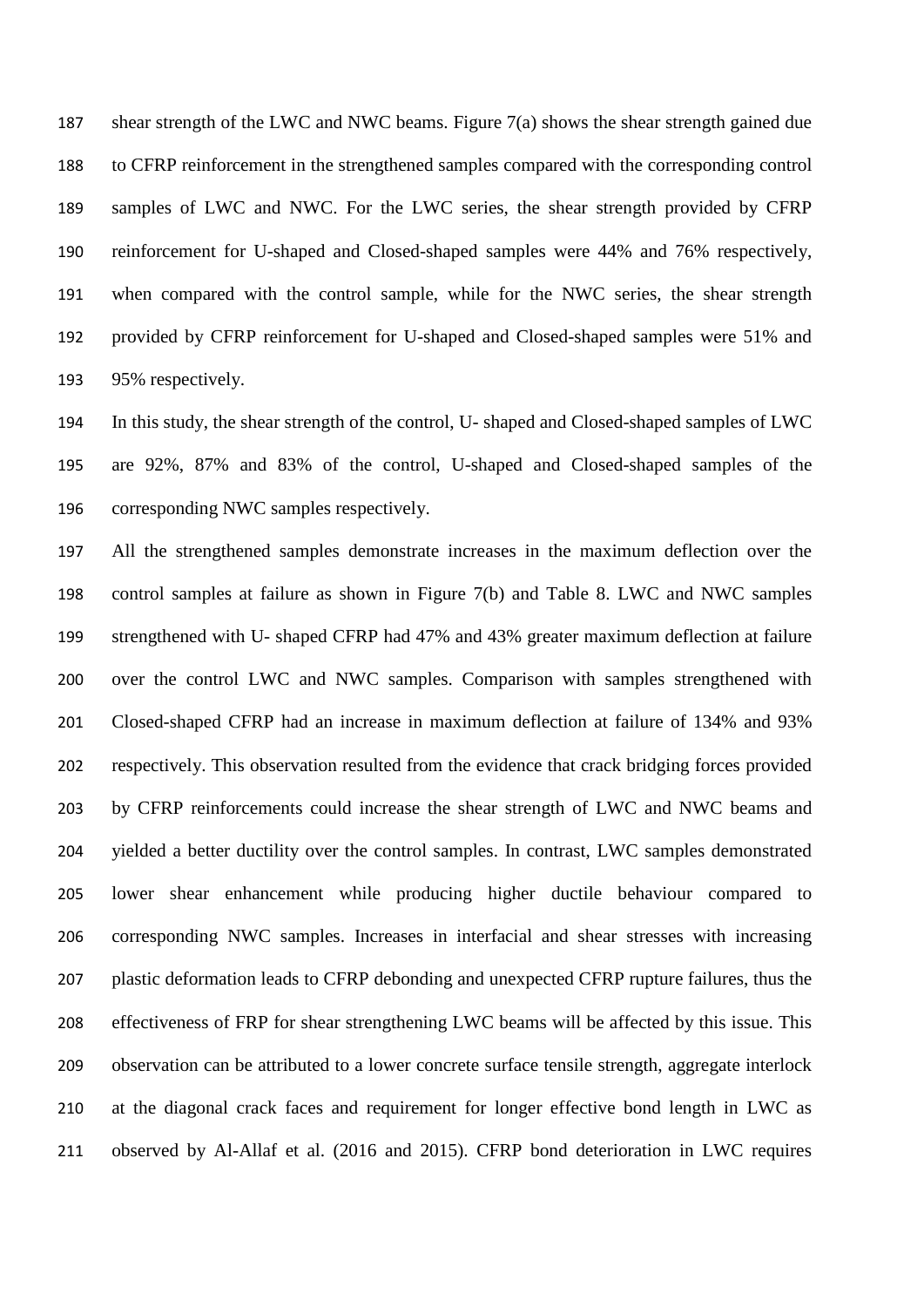consideration to ensure the safety of CFRP applications for shear strengthening of LWC beams.

#### **LOAD-DEFLECTION RESPONSE**

 The shear-deflection response curves for all the specimens are compared in Figure 8. The behaviour trends for NWC and LWC samples are described by three zones of stiffness's: (i) elastic stiffness zone (elastic behaviour), (ii) flexural stiffness zone, and (iii) shear stiffness zone. In general, all LWC and NWC beams showed the same elastic stiffness zone before first flexural cracks (approximately 50 kN). The flexural stiffness zone showed the same linear trend until a diagonal crack appeared at the surface of concrete at the applied load between 100-130 kN load range for NWC beams and 90-120 kN load range for LWC beams. As illustrated in Figure 8, the lightweight control sample (BL) reached a maximum load of

 151.78 kN and corresponding mid-span deflection of 4.30 mm. An abrupt increase in applied load developed at this stage as a result of the diagonal shear crack opening width. The strengthened LWC samples (BL-UST and BL-CST) exhibit identical stiffness at low level loading. This can be attributed to the configuration of the CFRP which would not influence the stiffness until the diagonal shear crack developed. However, at the maximum load for Closed-shaped samples, the shear cracking zone was considerably higher than those observed in the samples with the U-shaped system. This is assigned to the premature failure for samples strengthened with the U-shaped system where effective length of CFRP bond was not available. It can be noticed that the NWC samples displayed similar shear deflection shapes to the corresponding LWC samples.

 Figure 8 also shows that the stiffness of LWC samples is lower than those of NWC samples with identical CFRP strengthening configurations after initial cracking. This behaviour is a result of the variance in rigidities of the LWC tested samples. LWC samples had lower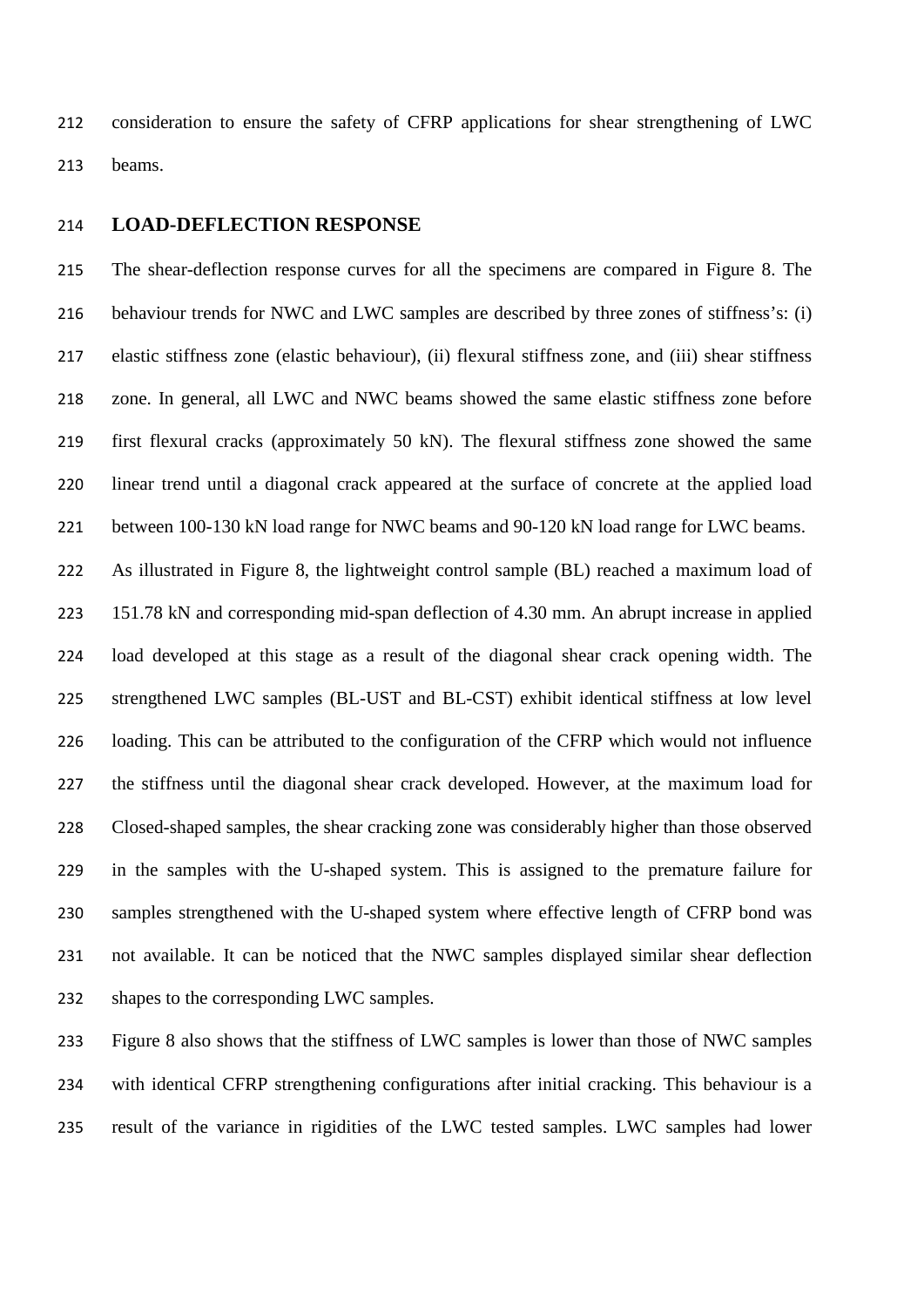stiffness compared with NWC samples due to lower stiffness of lightweight aggregate (LWA) particles and higher cement ratio (Clarke, 2002).

 Both controlled and U-shaped LWC and NWC samples (BL, BN, BL-UST and BN-UST) failed immediately after reaching the maximum load carrying capacity. This is due to the fact that the crack bridging force across the diagonal crack was not available or fully reached its capacity in the controlled and U-shaped retrofitted systems respectively. However, both closed-shaped LWC and NWC samples (BL-CST and BN-CST) exhibited a plastic behaviour before the rupture of CFRP sheets.

#### **FAILURE MODES**

245 All the tested LWC and NWC beams failed in shear by initiation of diagonal tension cracks in the shear span. Loss of friction at the crack interfaces and shear rotation were the failure modes of the control samples. In the case of samples retrofitted with CFRP reinforcements, the CFRP strips either debonded or ruptured as shown in Figure 9. The inclinations of diagonal tension shear cracks are summarised in Table 9, which are numbered from 1 to 3 according to their location from the left end of the beam. In general, the orientation of the diagonal tension crack for strengthened samples was lower than their corresponding control samples. Furthermore, there is no variance in response between corresponding lightweight and normal weight samples regarding the inclinations of diagonal shear cracks despite the clear difference in ultimate shear loads.

Table 9: Inclination of diagonal shear cracks

| Sample        | Inclination of diagonal shear cracks |                |     | Average inclination |
|---------------|--------------------------------------|----------------|-----|---------------------|
|               |                                      | U <sub>2</sub> | Uз  |                     |
| BL            |                                      | 10             |     |                     |
| <b>BL-UST</b> |                                      | 30'            |     | 32                  |
| <b>BL-CST</b> | 33 <sup>6</sup>                      | 27             | 35' | $35^{0}$            |
| <b>BN</b>     |                                      |                |     | 42                  |
| <b>BN-UST</b> | 33'                                  |                |     | $33^{\circ}$        |
| <b>BN-CST</b> |                                      |                |     |                     |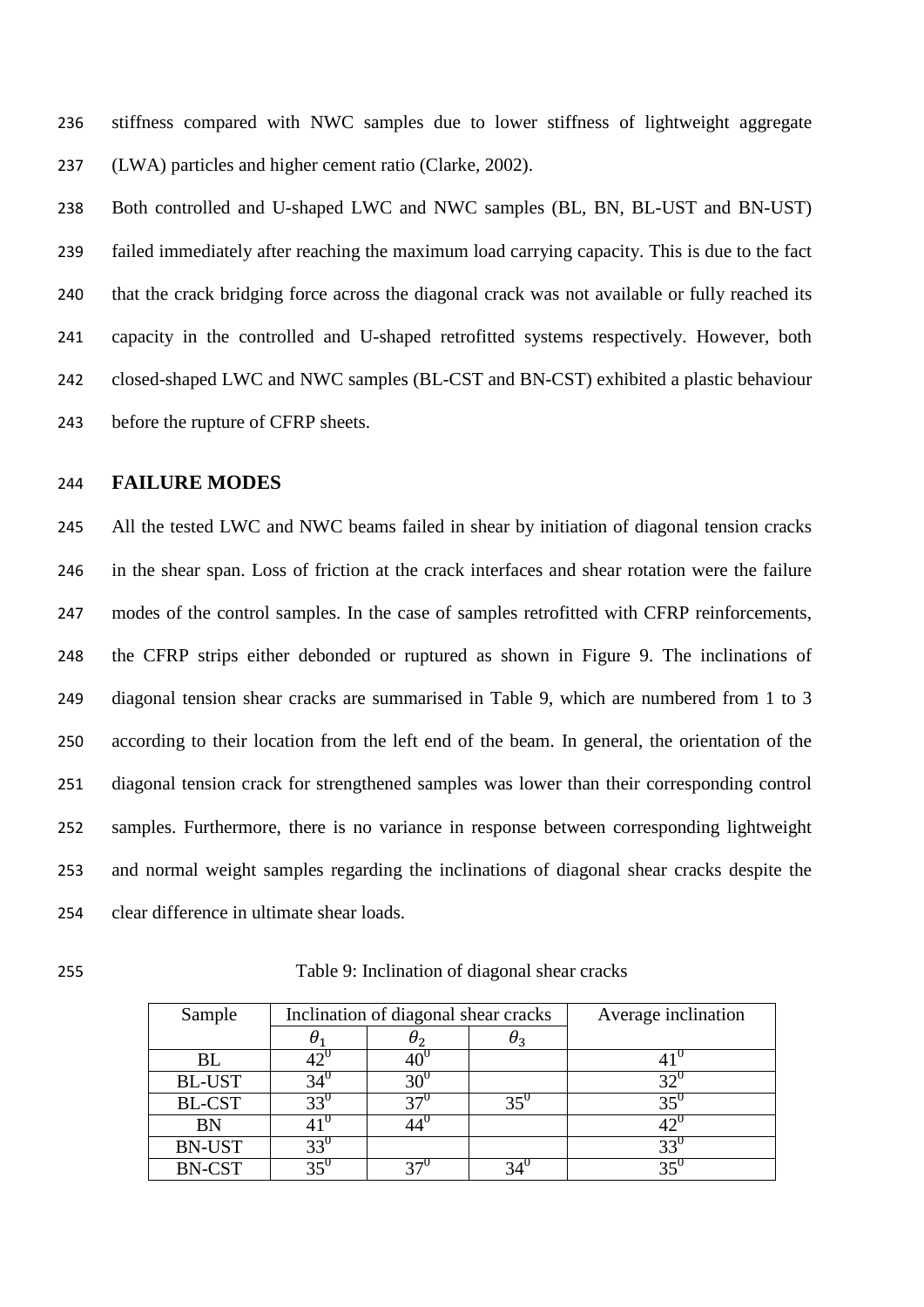The CFRP reinforcements have significant effects on the beams crack distributions. The CFRP reinforcements delay the loss of friction by reducing the diagonal crack opening width. This was achieved by the confinement and crack bridging effects of CFRP. At the ultimate limit state, the crack bridging effect was lost and the loss of friction occurred suddenly without any warning. The failure patterns are extremely brittle when compared to the control 262 samples. The same failure modes were observed by Bousselham & Chaallal (2008).

 Shear failure as a result of CFRP debonding was the failure mode of the LWC sample strengthened with U-shaped CFRP (BL-UST). The failure in bond between CFRP and concrete was initiated by debonding in a thick layer of lightweight concrete close the surface 266 of the beam, (see Figure  $9(c)$ ). The CFRP reinforcement was detached locally from the surface of concrete at the diagonal shear cracks. With more loading, the debonding failure gradually extended from the crack and moved away towards the top and the bottom of the beam. A similar failure mode was observed for the NWC sample strengthened with U-shaped CFRP (BN-UST) except the CFRP debonding initiated with a thin layer of normal concrete (close to the concrete surface)(see Figure 9(d)). Generally, BL-UST showed higher crack intensity and widths compared with BN-UST. The average major diagonal crack widths in BL-UST and BN-UST were about 7 and 4 mm respectively.

 In contrast, LWC and NWC samples strengthened with Closed-shaped CFRP (BL-CST and BN-CST) failed due to CFRP rupture (see Figure 9(e) and (f)). CFRP fibres across the diagonal shear crack snapped one-by-one because of excessive straining. These samples also failed in extremely brittle manner compared with the control samples. Furthermore, CFRP rupture caused larger increases in shear strength compared to CFRP debonding failure. This can be attributed to longer effective bond length in the Closed-shaped CFRP. Each of the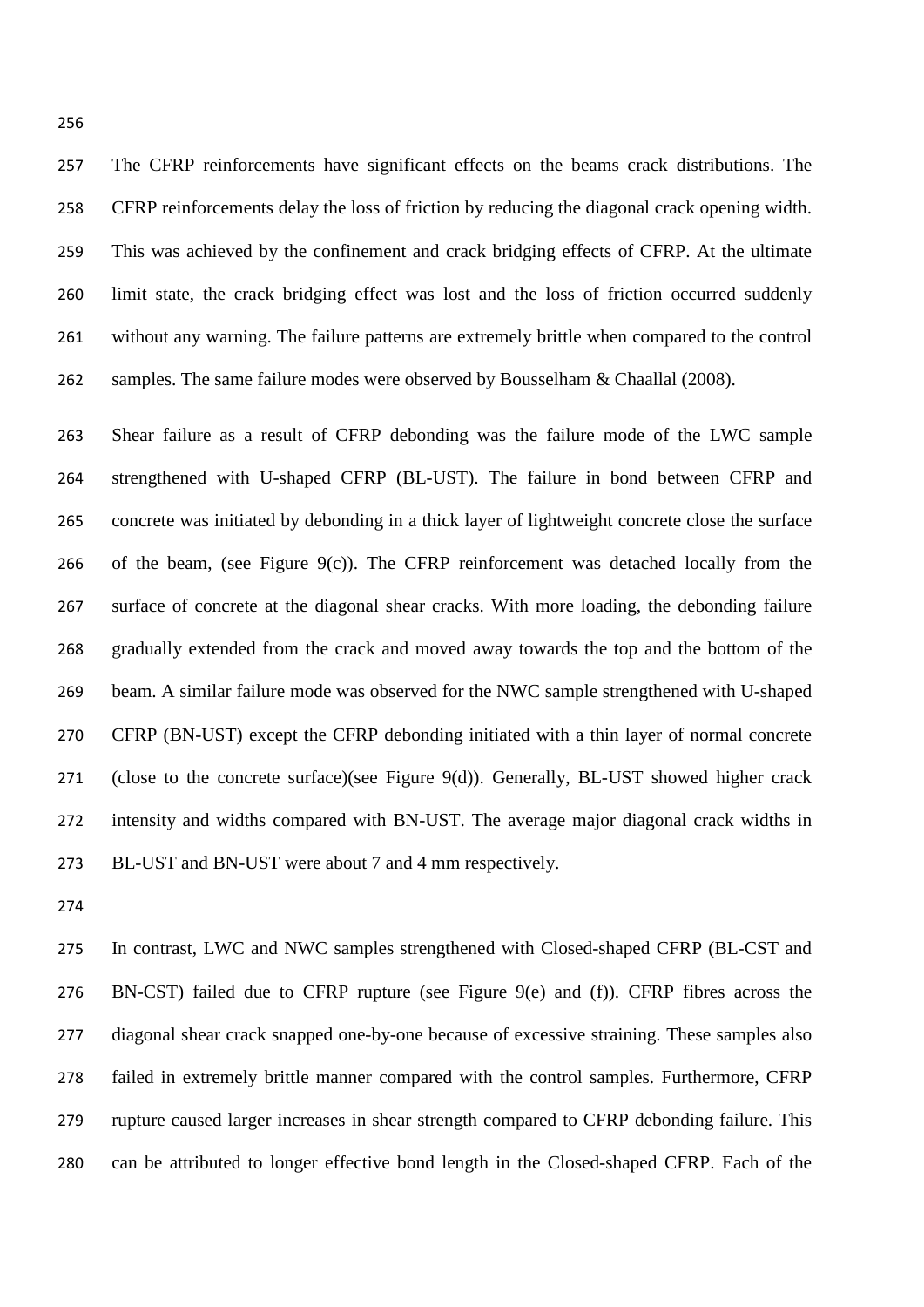samples had few diagonal shear cracks. However, no significant difference in the crack pattern was observed between lightweight and normal weight samples. Furthermore, the failures of the samples were due to a single diagonal crack. The average major diagonal crack widths in BL-CST and BN-CST were about 4 and 3 mm respectively.

 It was noticed that the LWC samples exhibited low shear strengths and weaker friction between crack faces. In this study, microstructural examinations using a light microscope and a scanning electron microscope (SEM) were conducted on a sample of lightweight and normal weight concrete collected from the crack faces in order to examine the macro/micro and nano internal pore structures. These methods were implemented to support the behaviour observed in the disruptive failure test. Interestingly, light micrographs of lightweight concrete samples show that the path of diagonal tension cracks propagated through the lightweight aggregates (see Figure 10 (a)) rather than in the concrete matrix around the aggregates as in normal weight samples (see Figure 11 (a)). This could be attributed to the lower tensile strength of lightweight aggregate compare to normal weight aggregate. Hence, it can be concluded that the energy required for the crack opening through the lightweight aggregates is less than the crack propagation around the coarse aggregates. Due to the cracks though the aggregates, the crack faces do not have a significant amount to surface interlock, which is common in normal weight concrete. Therefore, the aggregate interlock between the crack faces could be neglected in lightweight concrete beams and this eventually leads to the lower shear capacity of lightweight concrete beams.

 The SEM micrographs of the lightweight concrete sample revealed the spherical shapes of Lytag particles with an extremely porous microstructure (see Figure 10 (b) to (e)). In contrast, the normal weight aggregates are angular in shape with a non-porous surface (see Figure 11 (c)). Furthermore, the lightweight aggregate is surrounded by an orange coloured area (reacted zone) (see Figure 10 (a)). This is due to the chemical reaction between the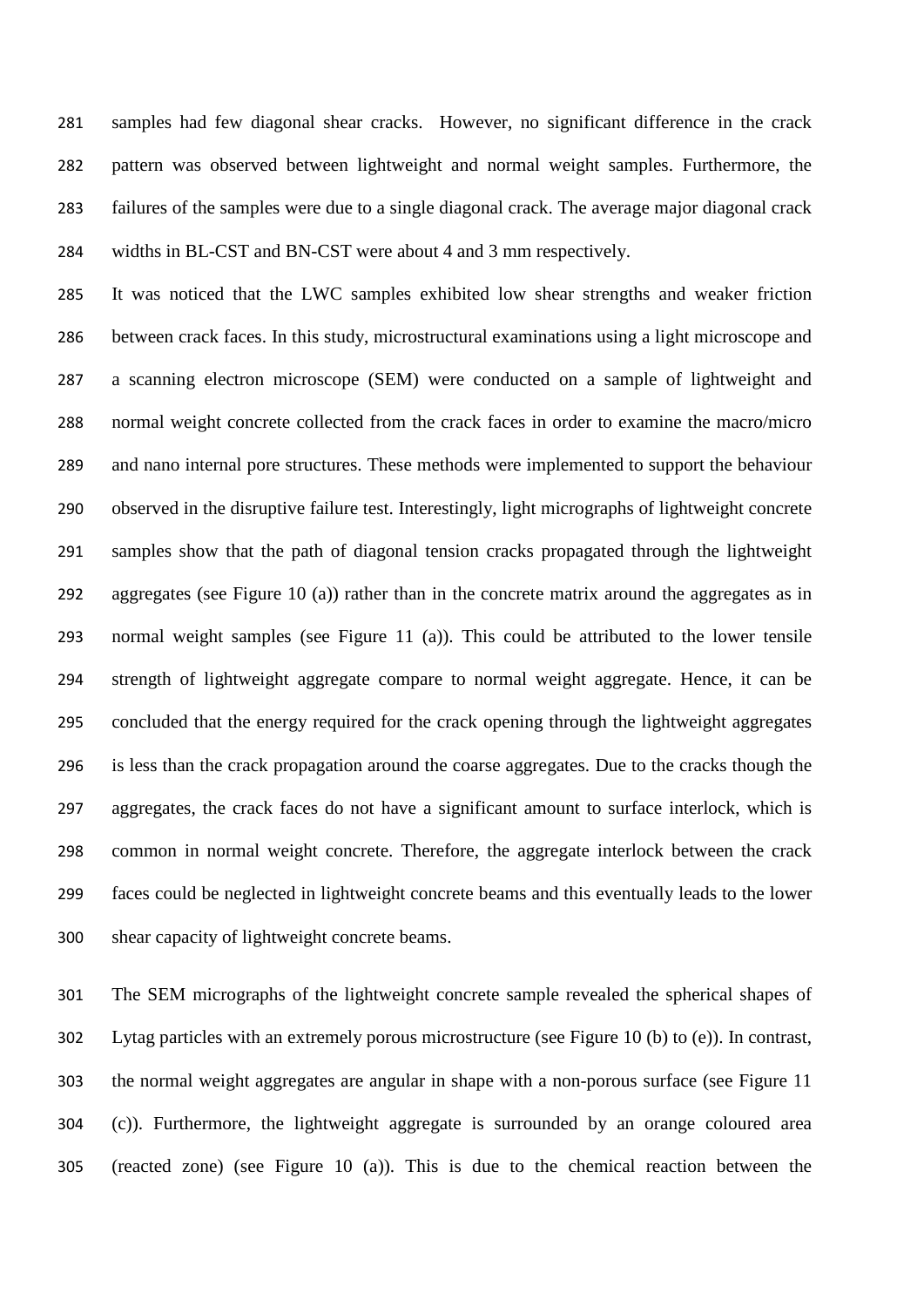lightweight particles and the cement matrix. Figure 10 (c) shows the reacted zone and the microstructure of lightweight particles, in which the voids are considerably higher than the cement paste. Also, Figure 10 (d) illustrates the boundary between the reacted zone and the cement paste. It can also be observed that the cement paste and lightweight particles are well interlocked as illustrated in the typical microstructure of the interfacial zone for a composite of Lytag particle and cement paste (see Figure 10 (a)).

 Figures 11(b) and (d) show that the normal aggregates are bonded with the cement paste rigidly and cracks develop around the aggregates. In this case the aggregate interlock between the crack faces potentially provides significant contribution to the ultimate shear carrying capacity.

**LONGITUDINAL STEEL STRAIN**

 The longitudinal steel reinforcement was slightly strained at the earlier stage of loading and starts to elongate with the occurrence of flexural or shear cracks. Yielding of the central steel bar was not observed in the control normal and lightweight samples due to premature shear failure. Furthermore, it was noted that the tested samples showed approximately the same elongations at a low level of loading on both sides of the LWC and NWC samples. Longitudinal steel strain profiles of samples BL-CST and BN-CST at various load levels (20%, 40%, 60%, 80%, and 100% of the maximum shear capacity) are presented in Figure 12, where the horizontal black line represents the yield strain of the steel. Variance in strain measurements was noticed at a higher level of loading in several samples, which can be attributed to the position, number and effect of diagonal shear and flexural cracks. For BL- CST, the recorded strains close to the centre of the beam are lower compared with corresponding BN-CST, except at the ultimate load (100%) as shown in Figure 12 (a) and (b). Similar behaviour was observed between the BL-UST and BN-UST samples. This behaviour can be attributed to the multiple hair-line flexural cracks observed in the middle of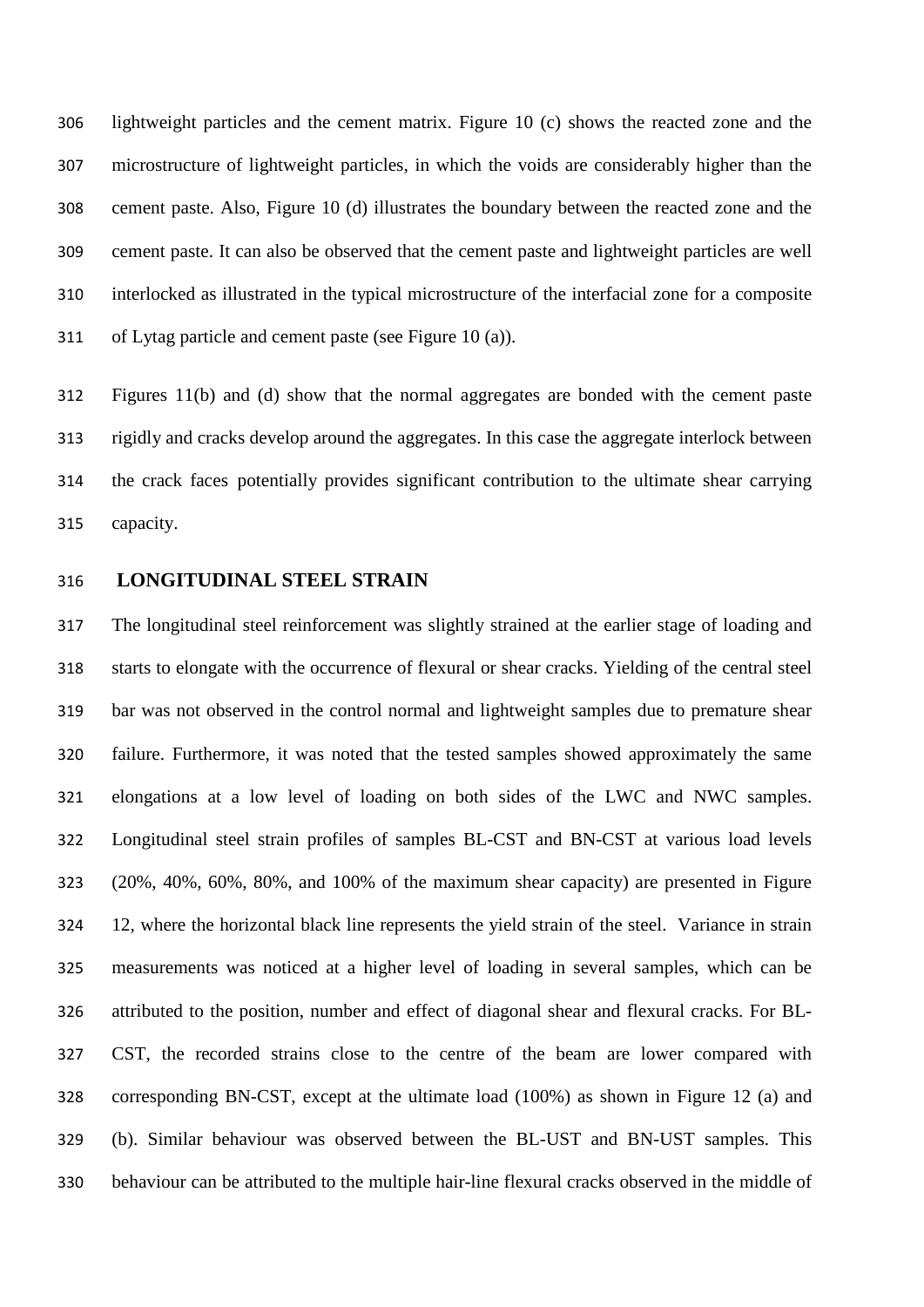the beam and initiation of shear cracks close to the applied load for the normal weight concrete samples. In contrast, diagonal shear cracks close to support in lightweight concrete samples were prevalent. The strain distributions at the ultimate load of both LWC and NWC samples were similar. Hence, the contribution of dowel action by longitudinal reinforcement for shear resistance in LWC and NWC samples could be considered as the same at the ultimate load (Martin-Perez and Pantazopoulou, 2001).

#### **CFRP STRAIN**

 The average strain response of CFRP reinforcement is characterised by two stages: the first stage is where the CFRP strains are very small and the second stage where an abrupt increase of CFRP strains develops with further loading. The first considerable increase in CFRP strains developed at an applied load of 100 kN for BL-UST, 120 kN for BL-CST, 110 kN for BN-UST and 130 kN for BN-CST. It can be noted that the LWC samples has a slightly lower applied load at the point of shear crack initiation. This observation was related to the crack propagation across the CFRP strips. This crack would subsequently initiate into the diagonal shear crack that could lead to failure of the sample. Up to this loading point (initial crack load), the contribution of the CFRP reinforcement to the total shear strength of the reinforced concrete beam is very small and can be ignored. With further loading, the crack opening increases and new shear cracks develop, leading to an increase in CFRP stress due to crack bridging forces of the CFRP strips. The sudden decrease in CFRP strains which is observed at higher level of loading in some of the instrumented CFRP strips for samples with U-shaped reinforcement. This is could be attributed to the global debonding of the CFRP reinforcement from the surface of the concrete.

 The CFRP strains of all the effective straps at the failure loads are summarised in Table 10. A significant difference in measured CFRP strains between U-shaped and Closed-shaped samples were observed. This is attributed to the premature failure of samples with the U-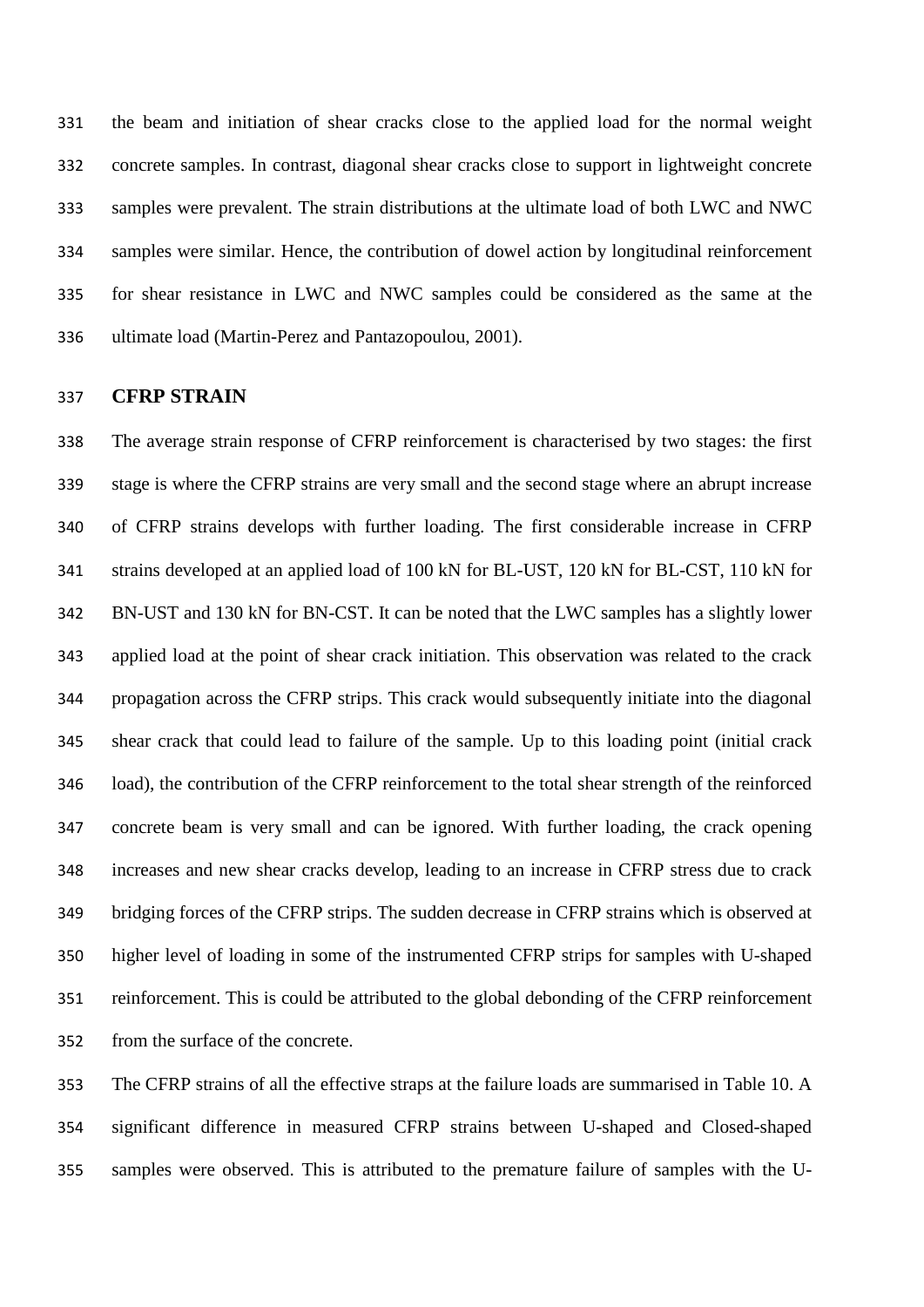356 shaped strengthening technique. Samples with Closed-shaped CFRP reinforcement were able 357 to sustain larger strains compared with U-shaped samples.

 Generally, the stress distribution in the RC beam is complex and may affect the CFRP-to- concrete interface, with an expectation to accelerate CFRP debonding and to minimise the maximum debonding strain. The increase in interfacial and normal stresses with increasing plastic deformation in lightweight concrete beams leads to unexpected CFRP reinforcement failures and thus a reduction in the maximum debonding strains.

363 Table 10: Summary of maximum local CFRP strains at sample failure

| <b>Sample</b> | <b>Shear force</b><br>(kN) | Strains at failure from individual gauges at each<br>instrumented CFRP strips (µm/m) |        |                 |        |        |                 |
|---------------|----------------------------|--------------------------------------------------------------------------------------|--------|-----------------|--------|--------|-----------------|
|               |                            | SF <sub>1</sub>                                                                      | SF2    | SF <sub>3</sub> | SF4    | SF5    | SF <sub>6</sub> |
| <b>BL-UST</b> | 218.4                      | 4011.6                                                                               | 4725.9 | 2911.0          | 4728.6 | 4216.7 | 1662.4          |
| <b>BL-CST</b> | 267.1                      | 5819.4                                                                               | 5972.5 | 4800.3          | 2788.3 | 4466.5 | 1846.8          |
| <b>BN-UST</b> | 248.6                      | 2120.8                                                                               | 5837.5 | 664.5           | 1642.6 | 846.1  | 4919.4          |
| <b>BN-CST</b> | 320.8                      | 2393.0                                                                               | 9416.0 | 7893.2          | 2579.8 | 1948.1 | 4711.9          |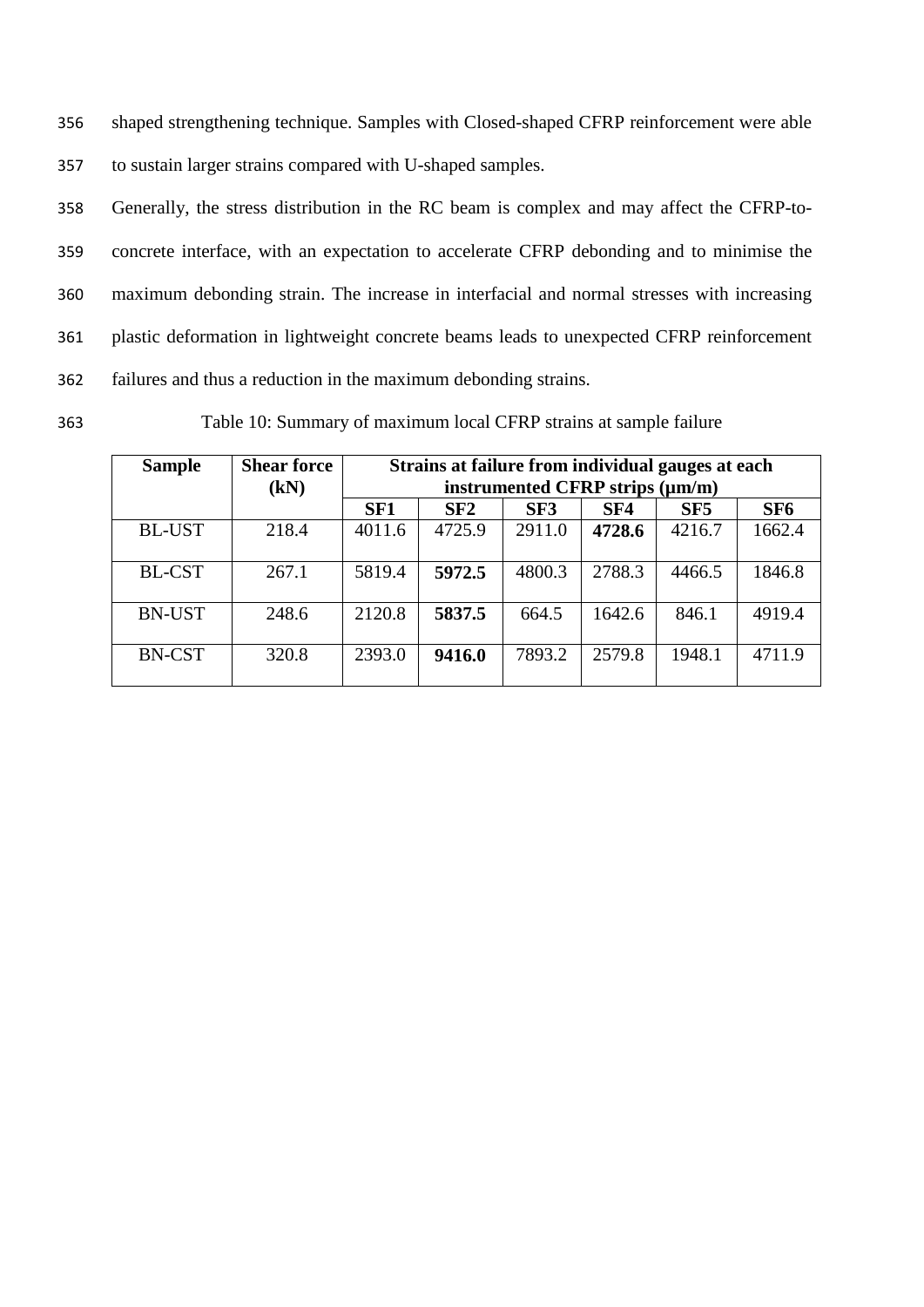#### **NUMERICAL ANALYSIS**

#### **SHEAR COMPONENT ANALYSIS**

 The shear contribution of CFRP was calculated using two different methods. Firstly the subtraction method allows the calculation of the shear contribution provided by the concrete and CFRP reinforcements using the difference in failure loads between samples, which is useful in understanding the efficiency of CFRP reinforcement. This method is derived based on the concept that the shear contribution by the additional confinement effect of concrete in the presence of CFRP at failure load could be negligible (Khalifa and Nanni, 2002). This method can be illustrated using a simple free-body diagram of half of the cracked beam as shown in Figure 13.

 Secondly, the shear contribution of the CFRP strips can be evaluated by summing the contribution provided by CFRP reinforcement across the diagonal shear crack at each side of the beam, as shown in Equation 1:

$$
V_f = \sum_{i=1}^{n} A_{fi} E_f \varepsilon_{fi} \tag{1}
$$

378 where  $V_f$  is the estimated shear force provided by the CFRP reinforcement,  $A_f$  is the area of 379 the CFRP strip,  $E_f$  is the elastic modulus of CFRP material,  $\varepsilon_f$  is the strain determined from 380 strain gauges attached to the CFRP strip and  $n$  is the number of stirrups or CFRP strips crossing the observed critical shear crack,. The relative contribution of shear resistance by various mechanisms (i.e., tensile strength of concrete, aggregate interlock at the diagonal crack faces, compressive strength of concrete, interfacial shear stress, dowel action provided by the longitudinal steel reinforcement) were not fully understood so far (Kim, 2011). Hence, the shear contributions of these mechanisms of concrete beam with longitudinal 386 reinforcement were considered together in this study. The concrete contribution  $(V_c)$  was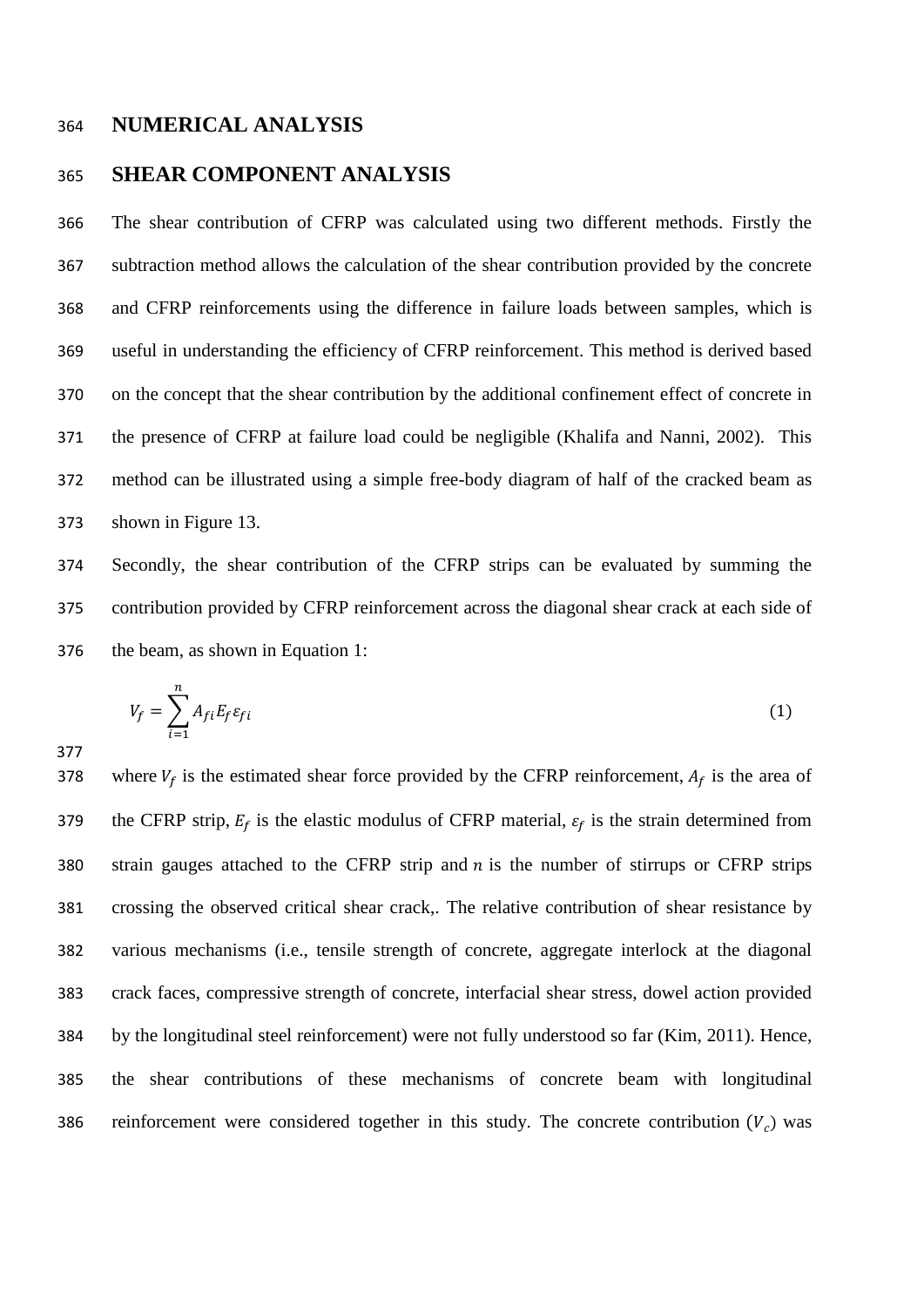387 obtained by subtracting the estimated contributions of CFRP reinforcement  $(V_f)$  from the 388 total shear capacity at a particular load level  $(V_t)$  as given by Equation (2):

$$
V_c = V_t - V_f \tag{2}
$$

 Figure 14 shows the results of the shear component analysis for the LWC and NWC beam specimens. In these figures, the horizontal axis represents the total applied load recorded by the load cell and the vertical axis represents the total shear contribution of concrete and CFRP reinforcements on both sides of the beam. It can be noted that the shear strength provided by CFRP reinforcement was very small and can be ignored before the occurrence of a diagonal shear crack. In this stage, external loads applied to the samples are mainly resisted by the concrete. As the diagonal shear crack develops, a part of the load is taken by the CFRP reinforcement as demonstrated by a sudden leap in the CFRP shear contribution response curves. The CFRP reinforcement gradually carries the external shear force until the CFRP reinforcement detaches from the surface of the concrete or ruptured. Abrupt falls in the CFRP shear contribution can be highlighted when the CFRP reinforcement debonds or ruptures before the sample failure (see Figure 14(c)). A similar response was observed in experimental investigations conducted by Bousselham and Chaallal (2008). It can be concluded that there was virtually no difference between the lightweight samples and their normal weight companions regarding the general trend of the CFRP reinforcement contribution, a similar response was observed for all the tested samples. However, the contribution of CFRP in LWC is slightly lower than the corresponding NWC samples.

 Table 11 summarises the maximum shear contribution provided by concrete and the CFRP. Interestingly, the CFRP contribution to shear using the subtraction method of analysis is very close to the values when the strain readings are used to evaluate the shear strength component provided by CFRP reinforcement. Hence the additional confinement effect in the presence of CFRP can be neglected based on the subtraction method of analysis.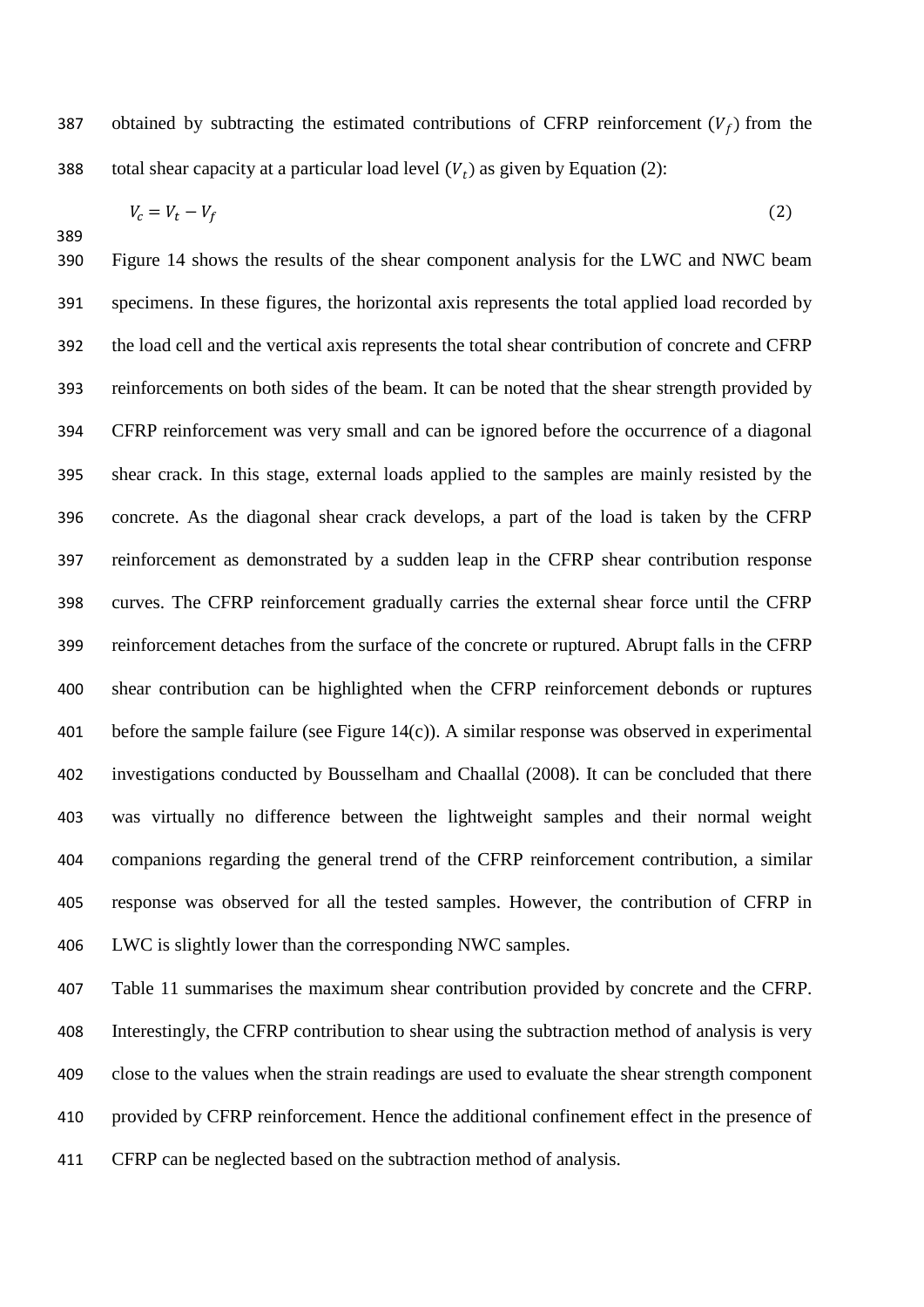| Sample        | Total shear<br>capacity (kN) | Subtraction<br>Method of<br>Analysis (kN) |            | Shear strength provided by<br>concrete<br>and CFRP reinforcement |
|---------------|------------------------------|-------------------------------------------|------------|------------------------------------------------------------------|
|               |                              |                                           | $V_f$ (kN) | $V_c$ (kN)                                                       |
| <b>BL</b>     | 151.78                       |                                           |            | 151.78                                                           |
| <b>BL-UST</b> | 218.38                       | 66.6                                      | 68.6       | 149.82                                                           |
| <b>BL-CST</b> | 267.14                       | 115.4                                     | 118.6      | 148.53                                                           |
| <b>BN</b>     | 164.1                        |                                           |            | 164.1                                                            |
| <b>BN-UST</b> | 248.6                        | 84.5                                      | 84.1       | 164.3                                                            |
| <b>BN-CST</b> | 320.8                        | 156.7                                     | 159.7      | 161.1                                                            |

413 Table 11: Maximum shear contribution provided by concrete and the CFRP reinforcement

414

#### 415 **COMPARISON WITH DESIGN CODES AND GUIDELINES**

 Current design codes and guidelines such as ACI 318-08 (2008), CAN/CSA-S6 (2006) and Eurocode2 (2014) present calculations for the shear carrying capacity of normal weight reinforced concrete beams. In order to calculate the shear resistance of lightweight concrete, a reduction factor was proposed. ACI 318-08 suggests to use 0.85 as the reduction factor. Eurocode 2 provides a reduction factor which is related to density of the lightweight concrete. However, the shear prediction of CAN/CSA-S6 includes the density of concrete. Therefore, the density of lightweight concrete could be used for the prediction of shear strength. Shear predictions of normal and lightweight concretes illustrates that the CAN/CSA-S6 are close to experimental results (see Table 12). The predication of ACI 318-08 and Eurocode 2 underestimate the shear capacity of the control lightweight and normal weight samples. This may be attributed to the arching effects developed by the low shear span-to-depth ratio ( $a/d=2.2$ ) which increases the shear resistances of the tested samples.



428 Table 12: Experimental and predicted results of control samples

| Sample    | Experimental result<br>'kΝ | <b>ACI 318-08</b><br>ΊkΝ | Eurocode 2<br>(kN | CAN/CSA-S6<br>(kN |
|-----------|----------------------------|--------------------------|-------------------|-------------------|
| <b>BN</b> | 64.1                       | 16.6                     | 120.3             | 164.6             |
| BL        |                            | .00.5                    | 100.3             | 1370              |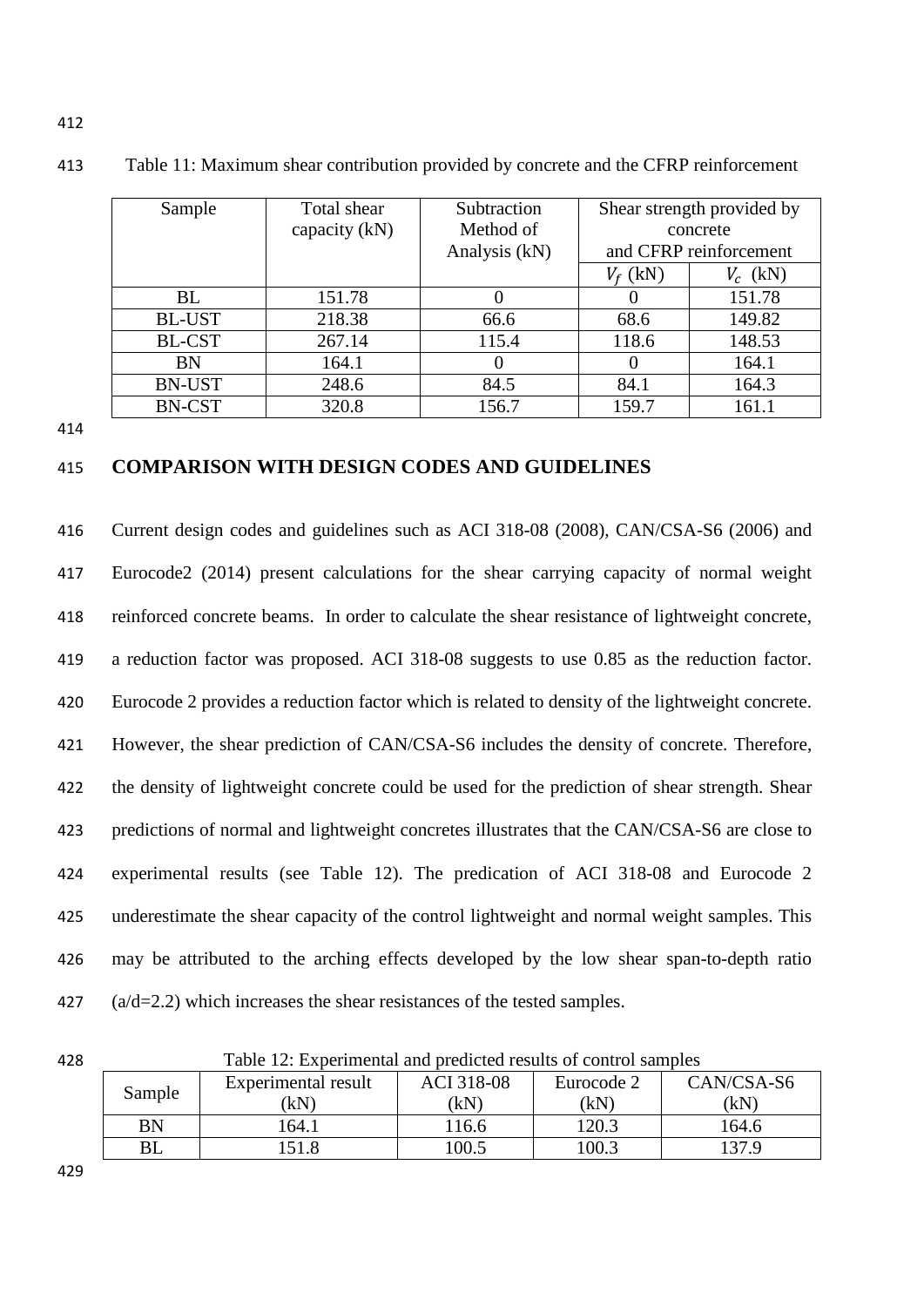Furthermore, ACI 440.2R (2008), TR-55 (2013) and CAN/CSA-S6 (2006) allow the estimation of the contribution of CFRP separately to the concrete contribution. The experimental results (using the subtraction method of analysis, from Table 11) and numerical predictions using the current design codes for the CFRP contribution of the tested LWC and NWC beams are summarised in Table 13.

435 Table 12: Experimental and predicted results of CFRP shear contribution for strengthened 436 samples

437

| Sample        | CFRP contribution from<br>subtraction method<br>(kN) | <b>ACI 440.2R</b><br>(kN) | TR-55<br>(kN) | CAN/CSA-S6<br>(kN) |
|---------------|------------------------------------------------------|---------------------------|---------------|--------------------|
| <b>BL-UST</b> | 66.6                                                 | 73.6                      | 72.1          | 71.6               |
| <b>BL-CST</b> | 115.4                                                | 79.6                      | 79.6          | 79.6               |
| <b>BN-UST</b> | 84.5                                                 | 73.4                      | 70.2          | 71.6               |
| <b>BN-CST</b> | 156.7                                                | 79.6                      | 79.6          | 79.6               |

438

 The predictions of the ACI 440.2R (2008), TR-55 (2013) and CAN/CSA-S6 (2006) overestimate the contributions of U-shaped CFRP reinforcement of the LWC retrofitted beam (BL-UST). These codes use the concrete compressive strength for the prediction of CFRP contribution. As noticed, the tensile strength and the bond strength between lightweight concrete and FRP are significantly low compared to normal weight concrete while compressive strengths are the same. Furthermore, BL-UST has a limited bond length. Therefore, the prediction of the CFRP contribution on LWC beams using design guidelines should be modified with available effective length and tensile strength of concrete.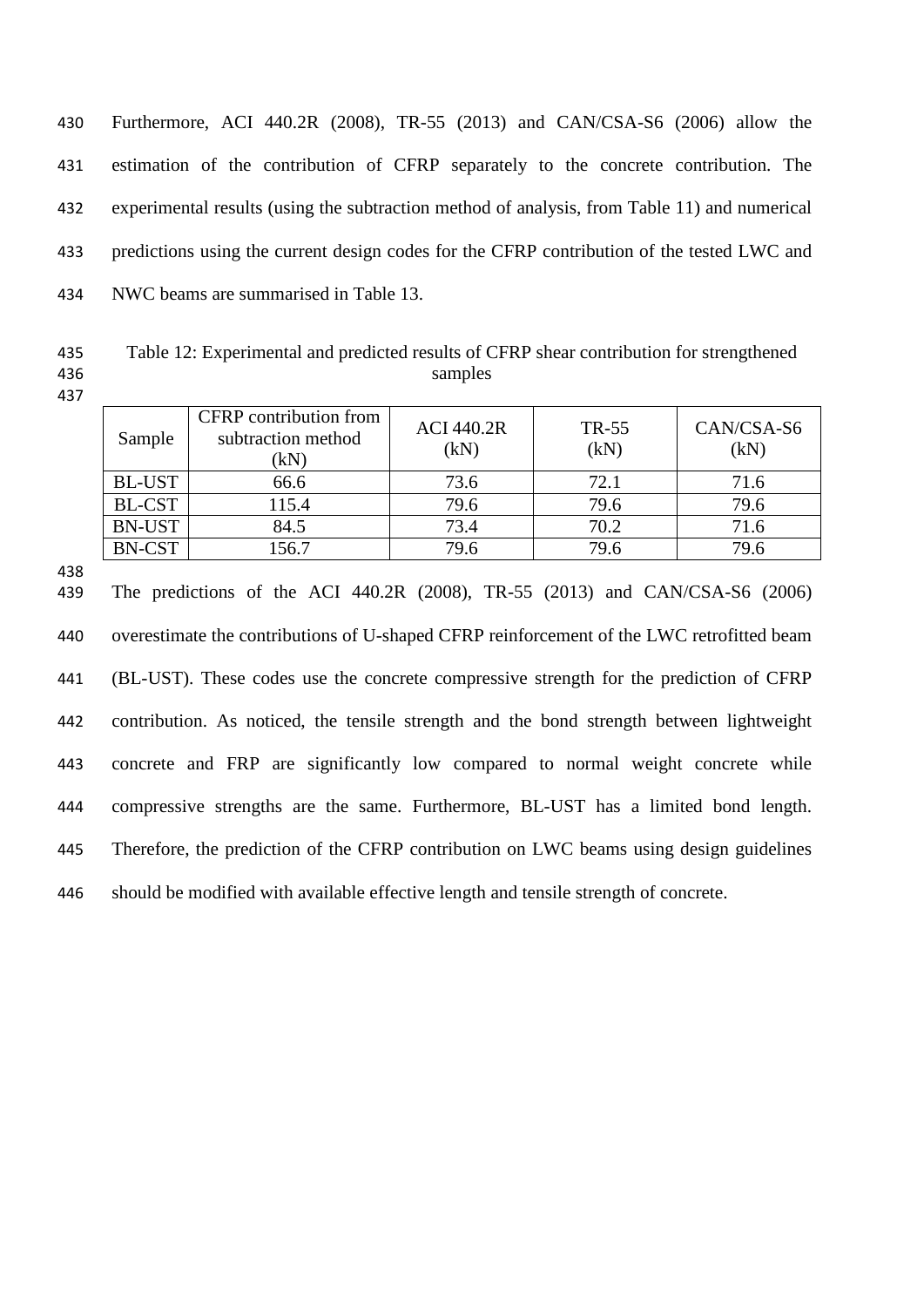#### **CONCLUSION**

 This study investigated the efficiency of epoxy-bonded CFRP strips on lightweight concrete in shear. While the normal weight concrete samples agrees with the existing experimental and numerical studies, the following conclusion can be derived on lightweight concrete samples:

 • The shear strength gained due to CFRP reinforcement for lightweight samples is less than the normal weight concrete samples. This is probably attributed to lower concrete surface tensile strength and aggregates interlock.

 • The test observations reveal that there was virtually no difference between the lightweight beams and their normal weight companions regarding the failure modes and shear cracks inclinations. However, it was noticed that the path of diagonal tension cracks on the tested LWC samples propagated through coarse aggregates rather than in the concrete matrix around the aggregates as in normal weight samples. It can be also concluded that the LWC samples had higher cracks width due to lower aggregate interlock at the primary shear crack interface.

 • Samples with Closed-shaped CFRP reinforcement experienced higher CFRP strains compared with U-shaped sample, which failed due to the premature debonding of the CFRP reinforcement from the surface of concrete. Furthermore, numerical predictions using design guidelines and codes overestimate the CFRP contribution in the lightweight concrete beam strengthened with U-shaped CFRP system. This is result of insufficient bond length, which significantly influenced by the tensile strength of lightweight concrete (Al-Allaf et al., 2016).

 • Therefore, the effect of CFRP on lightweight concrete should receive more attention in the current design codes and guidelines, which were derived and verified using experimental results of FRP strengthened system on normal weight concrete. Further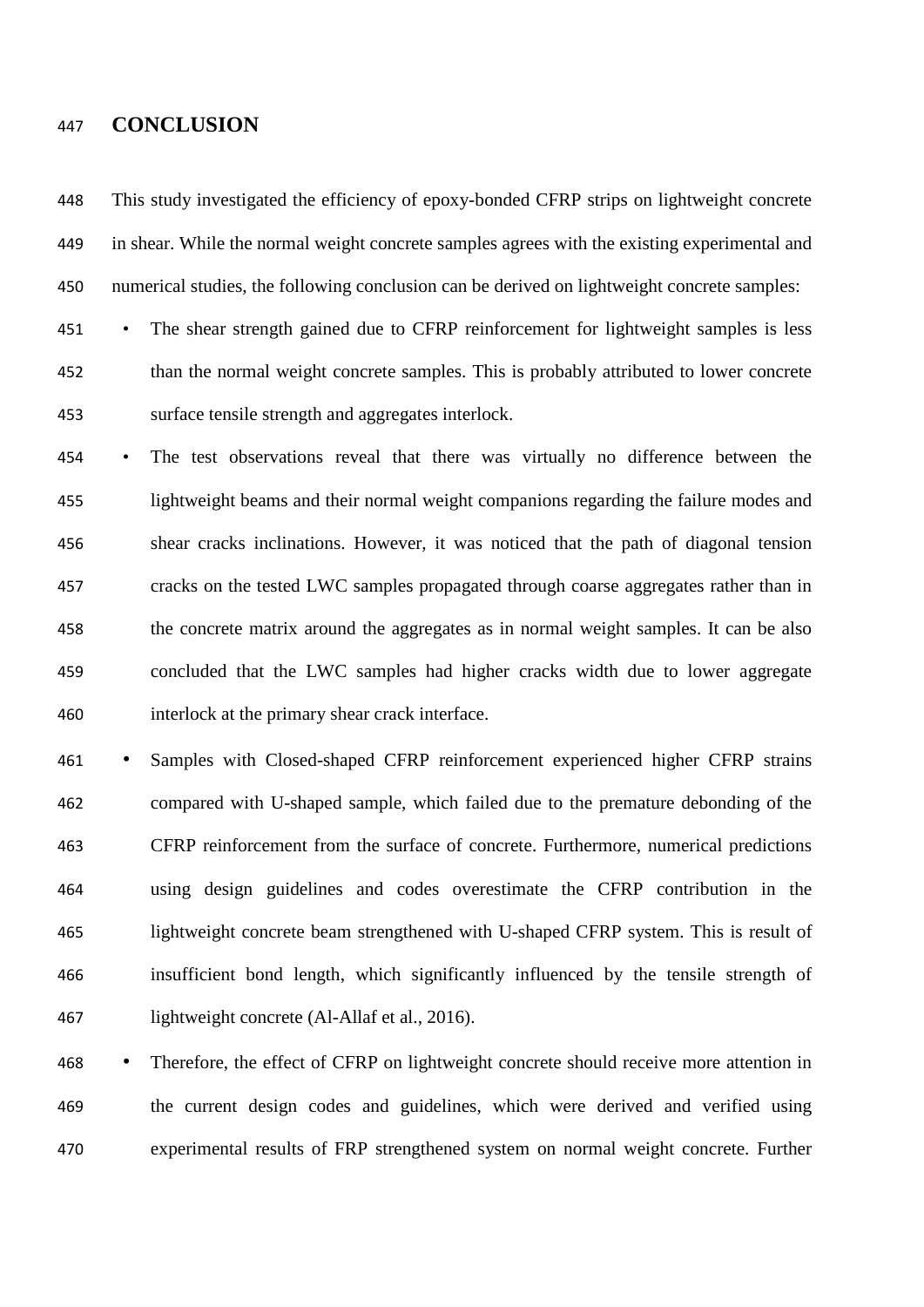analytical and experimental studies are required to include the characteristics of the FRP/ lightweight joints in current codes and guidelines to evaluate the efficiency of using FRP reinforcement to strength LWC structures where the effective bond could not be achieved.

#### **ACKNOWLEDGMENTS**

 Our thanks to ''University of Al-Nahrain and Iraqi Ministry of Higher Education and Scientific Research (MOHESR)'' for funding this research.

#### **REFERENCES**

• ACI 318-08, 2008. Building code requirements for structural concrete and commentary.

ACI Committee 213, American Concrete Institute. Farmington Hills, Michigan.

- ACI 440.2R-08, 2008. Guide for the design and construction of externally bonded FRP systems for strengthening concrete structures. ACI Committee 440, American Concrete Institute. Farmington Hills, Michigan.
- Adhikary, B.B., Mutsuyoshi, H. and Ashraf, M., 2004. Shear strengthening of reinforced concrete beams using fiber-reinforced polymer sheets with bonded anchorage. Structural Journal, 101(5), pp.660-668.
- Al-Allaf, M.H., Weekes and L., Augusthus-Nelson, 2015. Experimental study on bond-488 slip behaviour between CFRP sheets and lightweight concrete. In proceedings of the  $8<sup>th</sup>$ Biennial Conference on Advanced Composites in Construction (ACIC 2015).
- Al-Allaf, M.H., Weekes, L., Augusthus-Nelson, L. and Leach, P., 2016. An experimental investigation into the bond-slip behaviour between CFRP composite and lightweight concrete. Construction and Building Materials. 113, 5–27.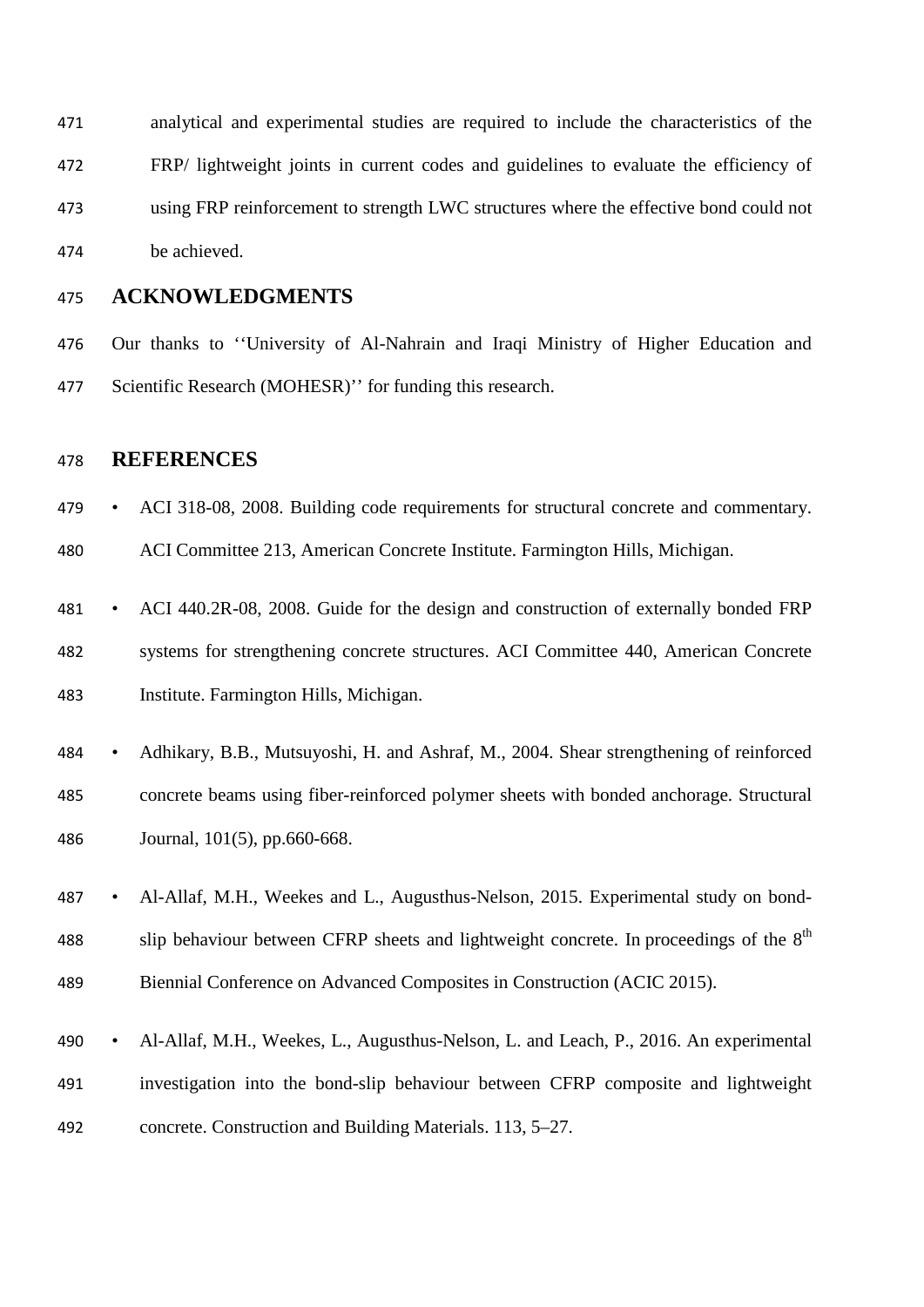|     |  |                                                                              |  |  |  | 493 • Anil, O., 2006. Improving shear capacity of RC T-beams using CFRP composites |
|-----|--|------------------------------------------------------------------------------|--|--|--|------------------------------------------------------------------------------------|
| 494 |  | subjected to cyclic load. Cement and Concrete Composites, 28(7), pp.638-649. |  |  |  |                                                                                    |

- Anil, Ö., 2008. Strengthening of RC T-section beams with low strength concrete using CFRP composites subjected to cyclic load. Construction and Building Materials, 22(12), pp.2355-2368.
- Bousselham, A. and Chaallal, O., 2008. Mechanisms of shear resistance of concrete beams strengthened in shear with externally bonded FRP. Journal of Composites for Construction, 12(5), pp.499-512.
- CAN/CSA-S6-06, 2006. Canadian Highway Bridge design code. Canadian Standards Association. Mississauga, Ontario.
- Carolin, A. and Täljsten, B., 2005. Experimental study of strengthening for increased shear bearing capacity. Journal of Composites for Construction, 9(6), pp.488-496.

• Clarke, J.L. ed., 2002. Structural lightweight aggregate concrete. CRC Press.

- D. Kim and W. M. Sebastian "Parametric study of bond failure in concrete beams externally strengthened with fibre reinforced polymer plates" Magazine of Concrete Research 2002 54:1, 47-59.
- Eurocode 2 (2014). BS EN 1992-1-1:2004+A1:2014. Eurocode 2: Design of concrete structures-Part 1-1: General rules and rules for buildings. European Committee for Standardizat ion (CEN). Brussels, Belgium.
- Foster, R. M., Brindley, M., Lees, J. M., Ibell, T. J., Morley, C. T., Darby, A. P., & Evernden, M. C. (2016). Experimental Investigation of Reinforced Concrete T-Beams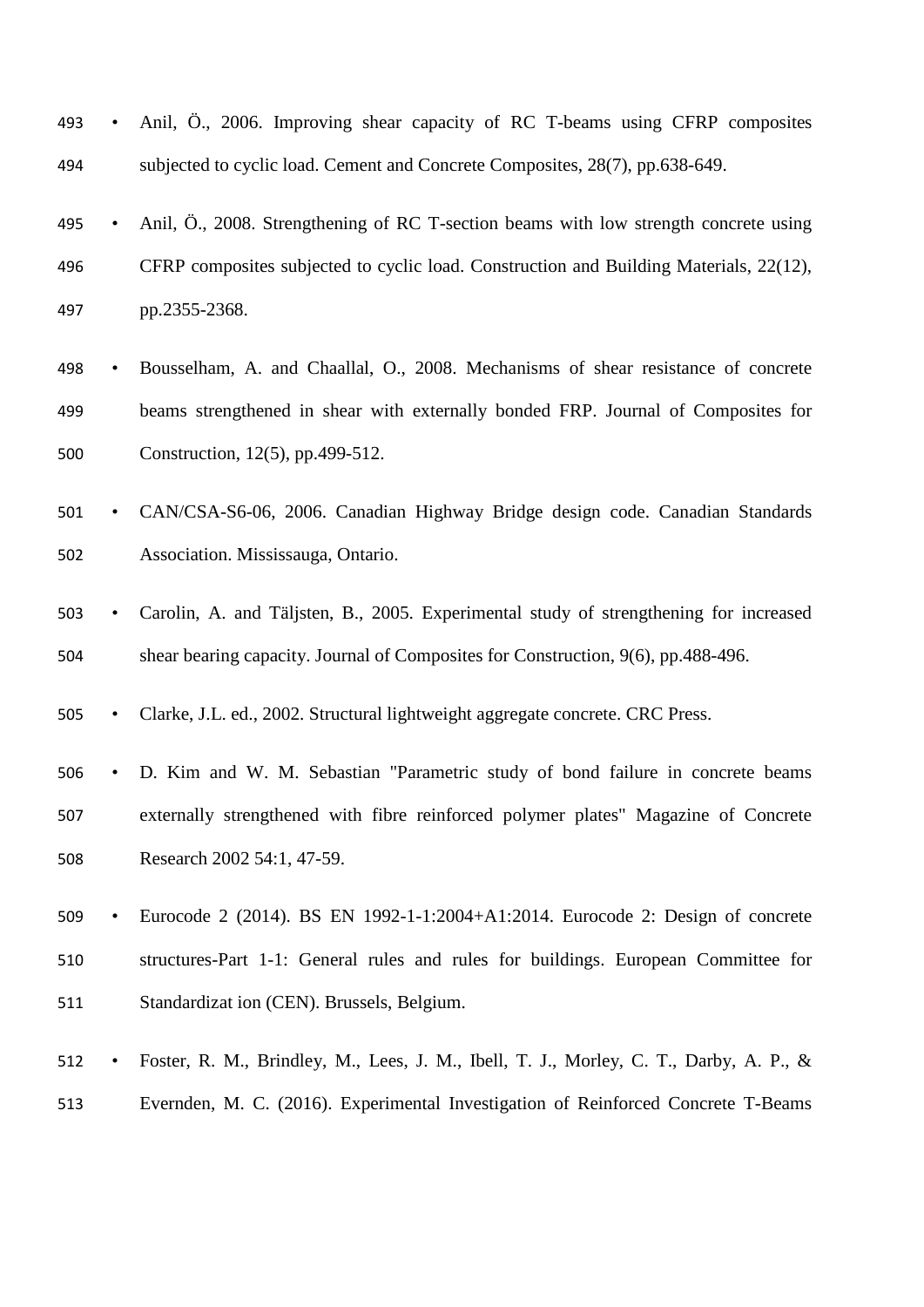| 514 | Strengthened in Shear with Externally Bonded CFRP Sheets. Journal of Composites for |
|-----|-------------------------------------------------------------------------------------|
| 515 | Construction, 04016086.                                                             |

- Kani, G.N.J., 1966. Basic facts concerning shear failure. Am Concrete Inst Journal & Proceedings.
- Khalifa, A. and Nanni, A., 2002. Rehabilitation of rectangular simply supported RC beams with shear deficiencies using CFRP composites. Construction and building materials, 16(3), pp.135-146.
- Kim, Yun Gon (2011). Shear behavior of reinforced concrete T-beams strengthened with carbon fiber reinforced polymer (CFRP) sheets and CFRP anchors. (PhD. Thesis, The University of Texas at Austin), 431.
- Lee, H.K., Cheong, S.H., Ha, S.K. and Lee, C.G., 2011. Behavior and performance of RC T-section deep beams externally strengthened in shear with CFRP sheets. Composite Structures, 93(2), pp.911-922.
- Leung, C.K., Chen, Z., Lee, S., Ng, M., Xu, M. and Tang, J., 2007. Effect of size on the failure of geometrically similar concrete beams strengthened in shear with FRP strips. Journal of Composites for Construction, 11(5), pp.487-496.
- Lytag UK, 2011. Introduction to Lytag lightweight aggregate. Technical manual- section 531 1. July.
- Martian, B., and Pantazopoulou, S.J. (2001). Effect of bond, aggregate interlock and dowel action on the shear strength degradation of reinforced concrete. Engineering Structures 23, 214–227.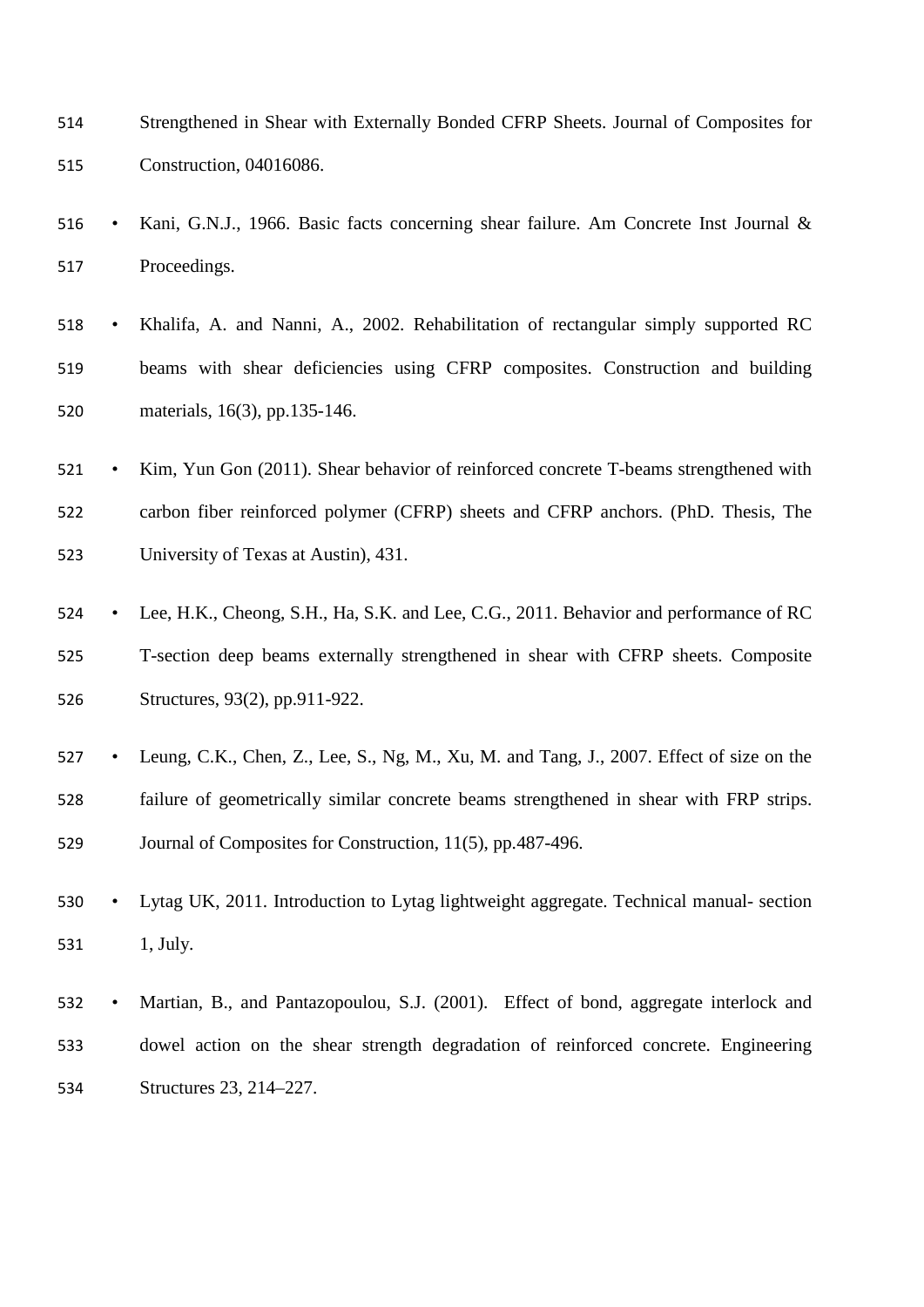- Mofidi, A. and Chaallal, O., 2011. Shear strengthening of RC beams with externally bonded FRP composites: Effect of strip-width-to-strip-spacing ratio. Journal of Composites for Construction, 15(5), pp.732-742.
- Monti, G., & Liotta, M. A. (2007). Tests and design equations for FRP-strengthening in shear. Construction and Building Materials, 21(4), 799-809.
- Pellegrino, C. and Modena, C., 2002. Fiber reinforced polymer shear strengthening of reinforced concrete beams with transverse steel reinforcement. Journal of Composites for Construction, 6(2), pp.104-111.
- Sundarraja, M.C. and Rajamohan, S., 2009. Strengthening of RC beams in shear using GFRP inclined strips–An experimental study. Construction and Building Materials, 23(2), pp.856-864.
- TR-55, 2013, "Design Guidance for Strengthening Concrete Structures Using Fibre Composites Materials," Concrete Society, CS-TR-55-UK, Technical Report No. 55, third edition., Report of a Concrete Society Committee, Eynsham, UK, 2013.
- Triantafillou, T.C., 1998. Shear strengthening of reinforced concrete beams using epoxy-bonded FRP composites. ACI structural journal, 95(2).
- Weber UK, 2008. High-performance carbon fibre sheet reinforcement for structural strengthening. Technical Report, July.
- You, Z. G., Wang, X. G., Liu, G. H., Chen, H. B., & Li, S. X. (2017). Shear behaviour of hybrid fibre-reinforced SCC T-beams. *Magazine of Concrete Research*, 1-20.
- Zhang, J-P. "Diagonal cracking and shear strength of reinforced concrete beams." *Magazine of Concrete Research* 49, no. 178 (1997): 55-65.